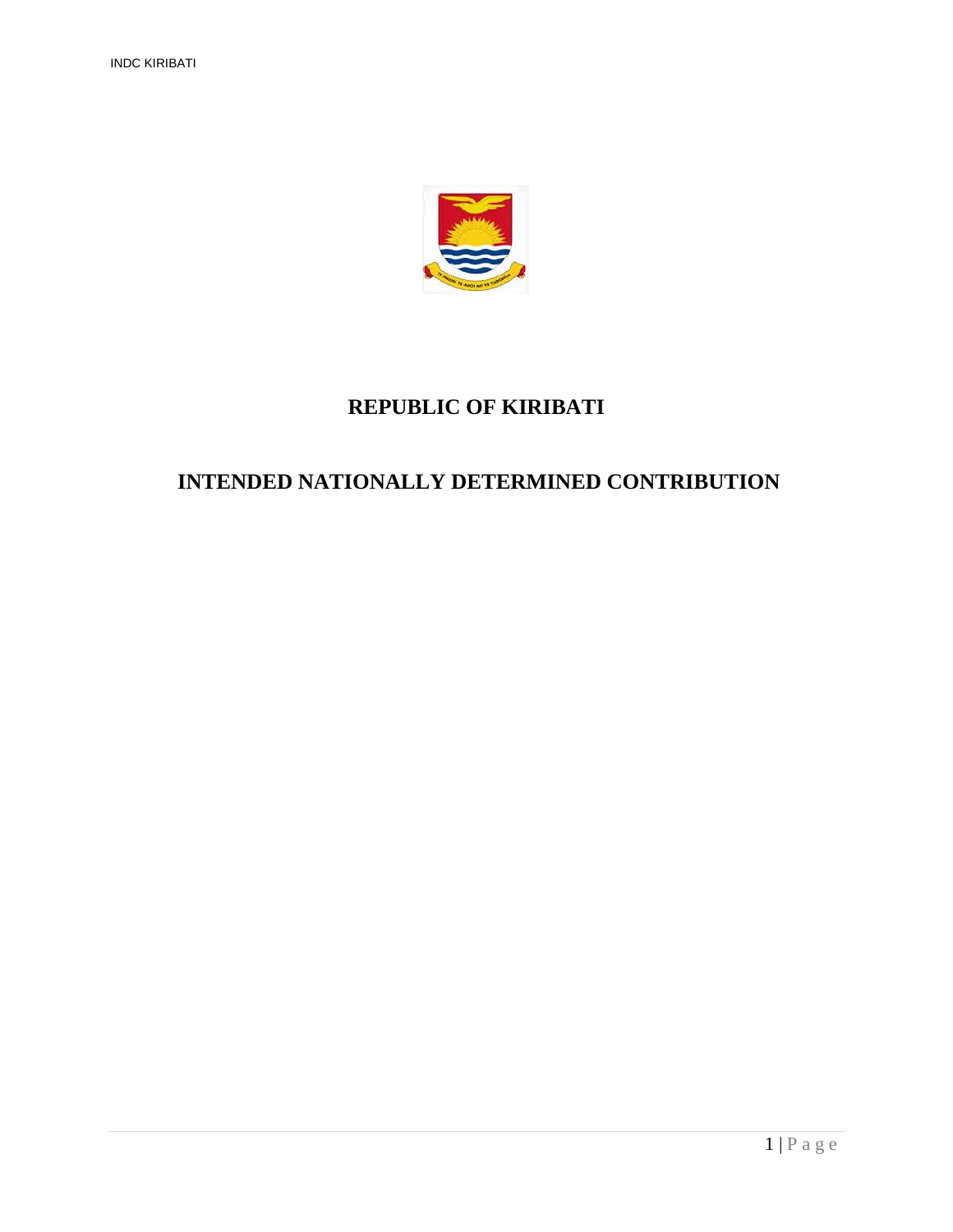## **Table of Contents**

| <b>ADAPTATION</b>                                                                    |       |
|--------------------------------------------------------------------------------------|-------|
| Current climate, projected climate change and related assumptions 11                 |       |
|                                                                                      |       |
| National Adaptation Efforts including International and Regional Support for         |       |
| Adaptation                                                                           | …… 17 |
| Adaptation Policy and Programs - Nationally determined adaptation needs,             |       |
|                                                                                      | 18    |
| <b>Adaptation Capacity, Including Engagement of Private Sector and Civil Society</b> |       |
|                                                                                      | 20    |
| <b>MEANS OF IMPLEMENTATION</b>                                                       | 24    |
|                                                                                      |       |
| Addressing gaps in national, sector and community-level adaptation and               |       |
|                                                                                      | 25    |
|                                                                                      | 27    |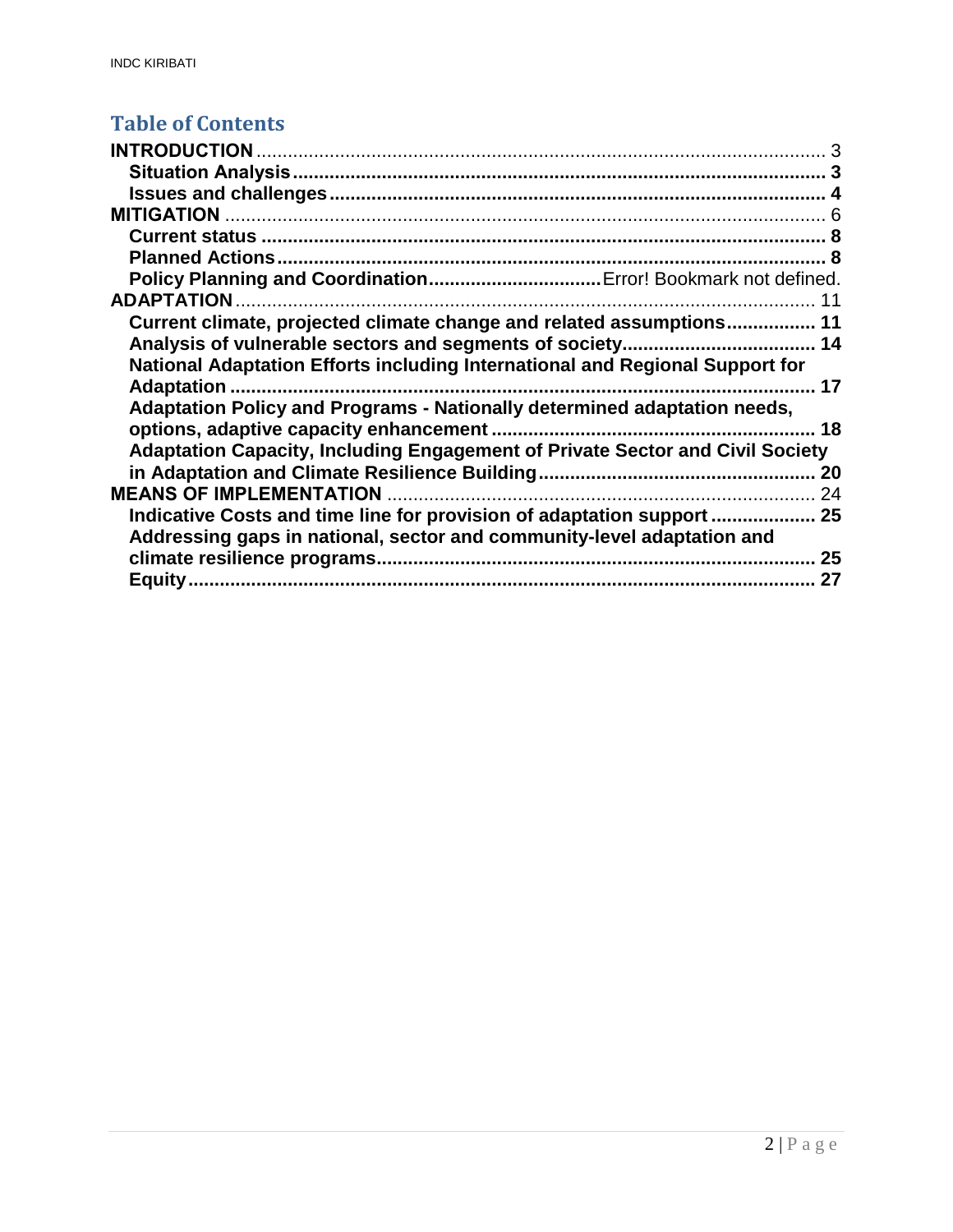#### **INTRODUCTION**

<span id="page-2-0"></span>The Republic of Kiribati is recognized as a Least Developed Country (LDC) and is ranked 170<sup>th</sup> of 186 countries on per capita GDP. Comprising 33 atolls and reef islands, the country is dispersed over 3.5 million square kilometres, giving rise to logistical issues in a country with unreliable connections. Kiribati's contribution to global warming is insignificant with emissions per capita (approximately  $0.6$ tCO<sub>2</sub>e/capita in 2014) among the lowest in the world. The only major sector of emissions for Kiribati is energy (including transport), with slight contributions from agriculture and forestry.

The country is one of the most vulnerable countries to the adverse impacts of climate change. Inundation and erosion are frequent impacts of climate change destroying key areas of land storm surges and wave-overtopping contaminate the fresh groundwater lens which is vital for the population's water security. An economic evaluation of the costs of climate change related risks has been estimated to be 35% of Kiribati GDP. The estimate takes into account only the potential impacts of climate change on coastal zone (US\$7-\$13 million a year) and water resources (US\$1-\$3 million a year).

In order to build island resilience to the adverse impacts and extreme events of climate change and in parallel with achieving the common development goals of Kiribati, the country relies mostly on external aid (donors) to finance its adaptation measures towards CC as the country is unable to meet the costs of adaptation on its own. Kiribati has received external assistance to formulate its *Kiribati Joint Implementation Plan on Climate Change and Disaster Risk Management* (KJIP) (2014) (comparable to NAPA required under UNFCCC) which defines priority adaptation measures to address current and ongoing risks from climate change. Similarly, the Kiribati Adaptation Project III (KAP), initiated by the World Bank, is currently ongoing. The need for Kiribati to build national capacity to facilitate direct access to climate change adaptation financing is a high priority in the immediate future.

In regards to mitigation, Kiribati has no obligation under the UNFCCC to reduce its emissions of greenhouse gases. Nonetheless, there have been significant efforts to date to reduce fossil fuel imports and increase domestic renewable energy use. These efforts include setting up of the Kiribati Solar Energy Company which provides solar lighting on rural islands and markets solar appliances; trialling of coconut oil based bio-fuel; and on-grid solar PV on urban islands.

#### <span id="page-2-1"></span>**Situation Analysis**

The revenue of Kiribati is drawn primarily from five main sources: (i) the sale of fishing licenses (access fees account for more than 50% of annual government revenue and add about 22% to the GDP); (ii) official development assistance; (iii) The Kiribati Revenue Equalization Reserve Fund (RERF); (iv) general taxation; and, (v) tariffs paid by households for services. A high dependency on donor contributions and a vulnerability to external economic and environmental factors add to the challenges faced by the country, and more specifically the infrastructure sector.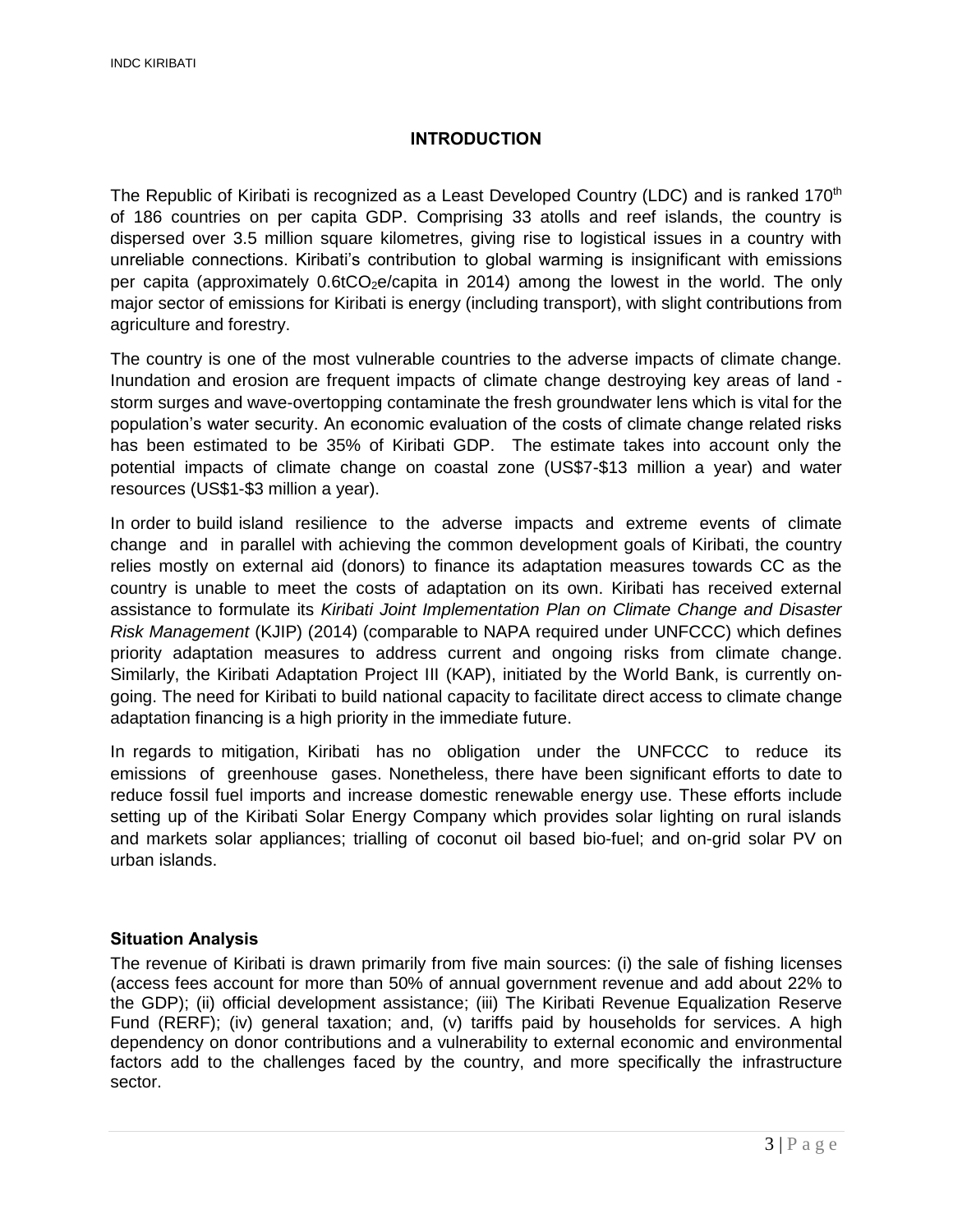Thus public sector dominates the economy, accounting for more than half of estimated gross domestic product (GDP). The general level of demand is largely determined by the government's recurrent budget, half of which is funded by access license fees paid by foreign fishing vessels to catch tuna in Kiribati's exclusive economic zones and by earnings of Kiribati's reserve fund invested in overseas financial markets. Total demand draws in close to \$100 million of imports yearly, while yearly exports of goods are valued at around \$5 million. The balance of payments current account is sustained by factor income from abroad (i.e., tuna vessel fishing licenses, seafarers" remittances, and investment earnings) and grants received by government, churches, and other non-government organizations.

#### <span id="page-3-0"></span>**Issues and challenges**

As an atoll country, Kiribati is almost entirely dependent upon imported food and fuel. Subsistence farming and fishing are the primary economic activities. Some 18% of the population is in permanent employment, and over half of these work for the government. Approximately 47% of the population lives in South Tarawa, and this is a magnet for internal migration from the outer islands. South Tarawa provides opportunities for cash employment and consumption as well as access to higher education and specialist social services not available elsewhere in Kiribati. This has led to population growth of 5.2% in recent years into both North and South Tarawa. A UNDP study of poverty in Kiribati showed the highest incidence of basic needs poverty occurred in South Tarawa, affecting 18.3% of households and 24.2% of the population.

A whole-of-nation approach is being pursued by government to address the impacts of climate change and sea level rise and related environmental issues in Kiribati. The effects of climate change are seen as major challenge against developmental efforts which will require capacity building at all levels to manage and improve environmental, social and economic sustainability. Government is responsible for providing a platform on which to promote and raise awareness of climate change and sea level rise issues through a single coordinated body – Office of the Beretitenti (President) through Policy Coordination and Strategic Risk Management Division. The latter is responsible for governance, policy coordination among relevant sectors including non-government organisations, vulnerability and risk management, capacity-building, awareness and media coordination, and coordination of national positions on international issues relating to the various multilateral environmental agreements including the UN Frameworks Convention on Climate Change.

As one of the most vulnerable countries in the world to the effects of climate change its ability to respond to climate risks is hampered by its highly vulnerable socio-economic and geographical situation. Low atolls, isolated location, small land area separated by vast oceans, high population concentration, and the costs of providing basic services make Kiribati, like all Small Island Developing States (SIDS), especially vulnerable to external shocks including the adverse impacts of climate change. Sea-level rise and exacerbated natural disasters such as drought and weather fluctuations pose significant and direct additional threats to sectors and resources central to human and national development. The country is located in relatively calm latitudes but its low atolls (in many places no more than 2m above mean sea level and only a few hundred meters wide) are subject to long-term sea level rise and, more immediately, are exposed to continuing coastal erosion and inundation during spring tides, storm surges and strong winds. The islands are subject to periodic storm surges with a return period of 14 years. By 2050, 18-80% of the land in Buariki, North Tarawa, and up to 50% of the land in Bikenibeu, South Tarawa could become inundated. Because of narrow islands, the entire population and most infrastructure is concentrated along the coast making it directly exposed to these climatic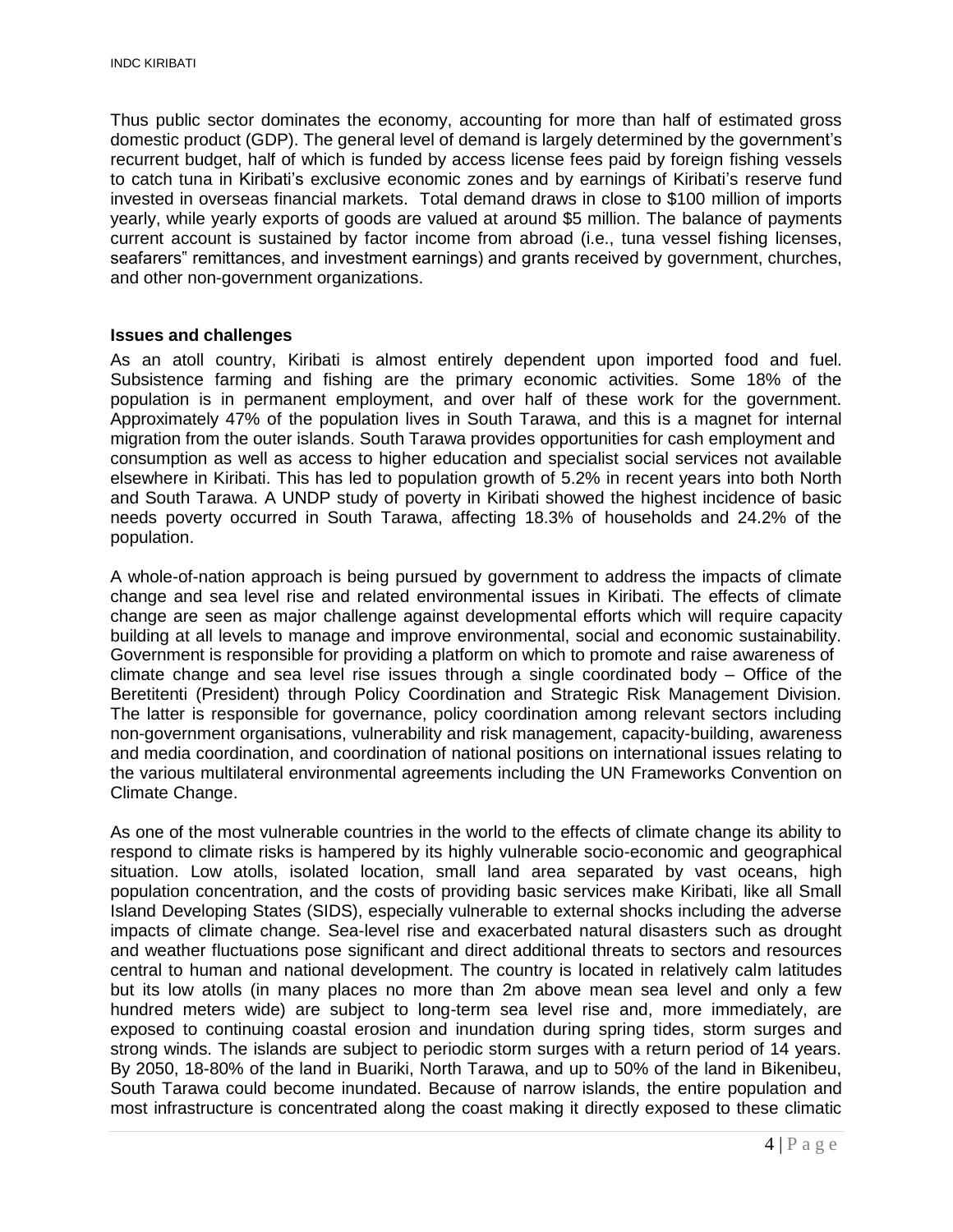threats. The results of sea level rise and increasing storm surge threaten the very existence and livelihoods of large segments of the population, increase the incidences of water-borne and vector-borne diseases undermining water and food security and the livelihoods and basic needs of the population, while also causing incremental damage to buildings and infrastructure. The *Climate Change in the Pacific Report* (2011) describes Kiribati as having a low risk of [cyclones.](https://en.wikipedia.org/wiki/Cyclones) However, in March 2015 Kiribati experienced flooding and destruction of seawalls and coastal infrastructure as the result of [Cyclone Pam,](https://en.wikipedia.org/wiki/Cyclone_Pam) a Category 5 cyclone that devastated [Vanuatu.](https://en.wikipedia.org/wiki/Vanuatu) Thus Kiribati remains exposed to the risk that cyclones will strip the low lying islands of their vegetation and soil.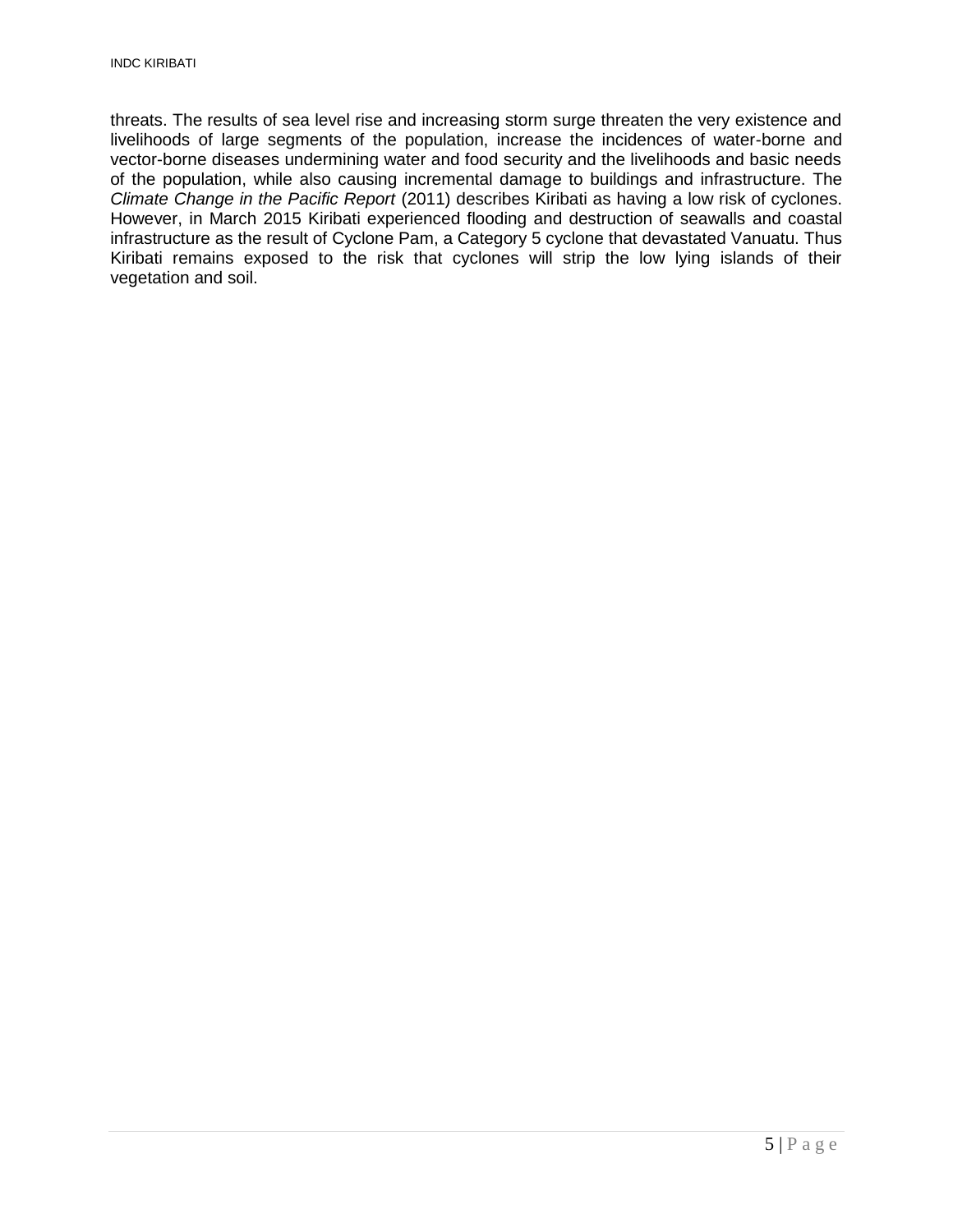### **MITIGATION**

<span id="page-5-0"></span>

| <b>INFORMATION ON INTENDED NATIONALLY DETERMINED CONTRIBUTION</b> |                                                                                                                                                                                                                                                                                                                                                                                                    |  |  |  |
|-------------------------------------------------------------------|----------------------------------------------------------------------------------------------------------------------------------------------------------------------------------------------------------------------------------------------------------------------------------------------------------------------------------------------------------------------------------------------------|--|--|--|
| <b>PARTY: Republic of Kiribati</b><br><b>DATE: August 2015</b>    |                                                                                                                                                                                                                                                                                                                                                                                                    |  |  |  |
| <b>Parameter</b>                                                  | <b>Information</b>                                                                                                                                                                                                                                                                                                                                                                                 |  |  |  |
| Period for defining actions                                       | Five year periods.<br>Starting 2020, with reference to 2025 and ending in 2030                                                                                                                                                                                                                                                                                                                     |  |  |  |
| Type and level of Commitment                                      | All commitments are premised on:<br>(a) a fair and ambitious agreement being reached, reflecting Common<br>but Differentiated Responsibilities and Respective Capabilities; and<br>(b) timely access to international climate change financing, capacity<br>building and technology.                                                                                                               |  |  |  |
|                                                                   | Kiribati is a LDC SIDS with limited resources, that will nonetheless<br>commit to reduce emissions by:<br>13.7% by 2025<br>and 12.8% by 2030 compared to a BaU projection.                                                                                                                                                                                                                         |  |  |  |
|                                                                   | In addition to these quantified outcomes, Kiribati will proactively<br>protect and sustainably manage its mangrove resources, as well as<br>protect and enhance coastal vegetation and seagrass beds. Together<br>these actions represent effective stewardship of more than 6 million<br>tonnes of Carbon Dioxide stored, more than 100 times the current<br>annual national emissions inventory. |  |  |  |
|                                                                   | On the understanding that a global agreement addresses international<br>assistance to access financial and technical resources, Kiribati can,<br>with international assistance, contribute a further:<br>48.8% reduction in greenhouse gas emissions by 2025; and<br>>                                                                                                                             |  |  |  |
|                                                                   | 49% reduction in greenhouse gas emissions by 2030, compared<br>><br>to the BaU projection.                                                                                                                                                                                                                                                                                                         |  |  |  |
|                                                                   | With appropriate international assistance, Kiribati can reduce its<br>emissions by more than 60% (61.8%) by 2030.                                                                                                                                                                                                                                                                                  |  |  |  |
| Reference year or period                                          | The BaU projection is based on an extrapolation of historic data<br>covering the period 2000-2014.                                                                                                                                                                                                                                                                                                 |  |  |  |
| Estimated, quantified emissions<br>impact                         | In addition to the carbon storage in the ocean ecosystem, Kiribati's<br>unconditional contribution will reduce emissions by $10,090$ t $CO2e$<br>annually throughout the period 2020 to 2030.                                                                                                                                                                                                      |  |  |  |
|                                                                   | Kiribati's conditional contribution (with international assistance) will<br>reduce emissions by 35,880tCO <sub>2</sub> e annually by 2025, and by<br>38,420tCO <sub>2</sub> e annually by 2030.                                                                                                                                                                                                    |  |  |  |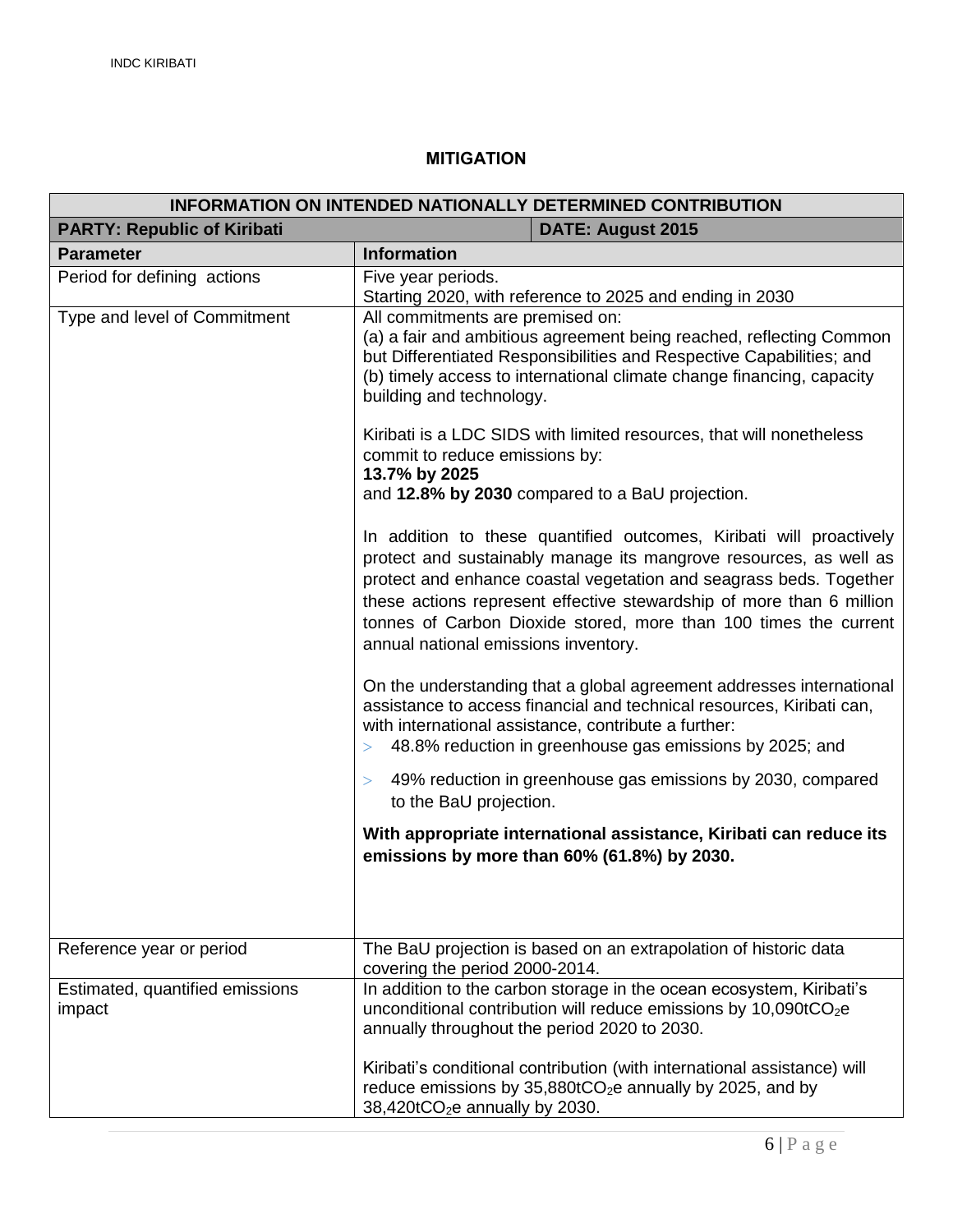| <b>INFORMATION ON INTENDED NATIONALLY DETERMINED CONTRIBUTION</b>     |                                 |                                                                                                                                                                                                                                                                                                                                                                                                                                                                                                                                                                                                                   |  |
|-----------------------------------------------------------------------|---------------------------------|-------------------------------------------------------------------------------------------------------------------------------------------------------------------------------------------------------------------------------------------------------------------------------------------------------------------------------------------------------------------------------------------------------------------------------------------------------------------------------------------------------------------------------------------------------------------------------------------------------------------|--|
| <b>PARTY: Republic of Kiribati</b><br><b>DATE: August 2015</b>        |                                 |                                                                                                                                                                                                                                                                                                                                                                                                                                                                                                                                                                                                                   |  |
| <b>Parameter</b>                                                      |                                 | <b>Information</b>                                                                                                                                                                                                                                                                                                                                                                                                                                                                                                                                                                                                |  |
| Coverage                                                              | % of National emissions         | INDC covers fossil fuels and marine sequestration. Fossil fuel use<br>covers more than 98% of the reported national inventory                                                                                                                                                                                                                                                                                                                                                                                                                                                                                     |  |
|                                                                       | <b>Sectors</b>                  | Energy sector:<br>Power (approximately 48%)<br>Transport (52%)<br>Maritime and coastal sector including mangrove, coastal vegetation<br>and seagrass beds.                                                                                                                                                                                                                                                                                                                                                                                                                                                        |  |
|                                                                       | Gases                           | Carbon dioxide only (estimated > 99% of inventory)                                                                                                                                                                                                                                                                                                                                                                                                                                                                                                                                                                |  |
|                                                                       | Geographical boundaries         | Whole of country                                                                                                                                                                                                                                                                                                                                                                                                                                                                                                                                                                                                  |  |
| Further information, relevant to<br>commitment type                   |                                 | Commitments are in the form of Outcomes and Actions. These are<br>referenced as deviation from Business as Usual projections. BaU<br>projections are based on fossil fuel consumption data for the period<br>2000-2014, with line of best fit extrapolation to 2030. The projection<br>will be revised to include more accurate information with the Third<br>National Communication.                                                                                                                                                                                                                             |  |
| Intention to use market based<br>mechanisms to meet commitments       |                                 | Kiribati will consider market based mechanisms to support<br>establishment and operation of a National Climate Change Trust<br>Fund.                                                                                                                                                                                                                                                                                                                                                                                                                                                                              |  |
|                                                                       | Land sector accounting approach | NA for Land Use.                                                                                                                                                                                                                                                                                                                                                                                                                                                                                                                                                                                                  |  |
|                                                                       |                                 | Appropriate methodologies drawn from international best practice to<br>quantify sequestration from mangrove plantations.                                                                                                                                                                                                                                                                                                                                                                                                                                                                                          |  |
| Estimated macro-economic impact<br>and marginal cost of abatement     |                                 | <b>TBD</b>                                                                                                                                                                                                                                                                                                                                                                                                                                                                                                                                                                                                        |  |
| Narrative supporting the fair-share<br>assessment of the contribution |                                 | Kiribati is a LDC SIDS that is in no way responsible for the unfolding<br>climate change catastrophe, yet Kiribati is extremely vulnerable to<br>climate change impacts.<br>Current (2014) greenhouse gas emissions from Kiribati are<br>approximately 63,000tCO <sub>2</sub> e/year. This is extremely small:<br>representing approximately just 0.0002% of global emissions.<br>Kiribati also has very low per capita emissions, at just: $0.6tCO2$ per<br>person in 2014. This is less than the average per capita emissions of<br>sub-Saharan Africa (0.8tCO <sub>2</sub> /capita), and less than half of the |  |
|                                                                       |                                 | estimated level required to stay below 2°C of warming, of around<br>$1.5$ tCO <sub>2</sub> e/capita <sup>1</sup> .                                                                                                                                                                                                                                                                                                                                                                                                                                                                                                |  |

<sup>1&</sup>lt;br>Using 2010 data from World Bank[, http://databank.worldbank.org/data/home.aspx.](http://databank.worldbank.org/data/home.aspx)

 $\overline{a}$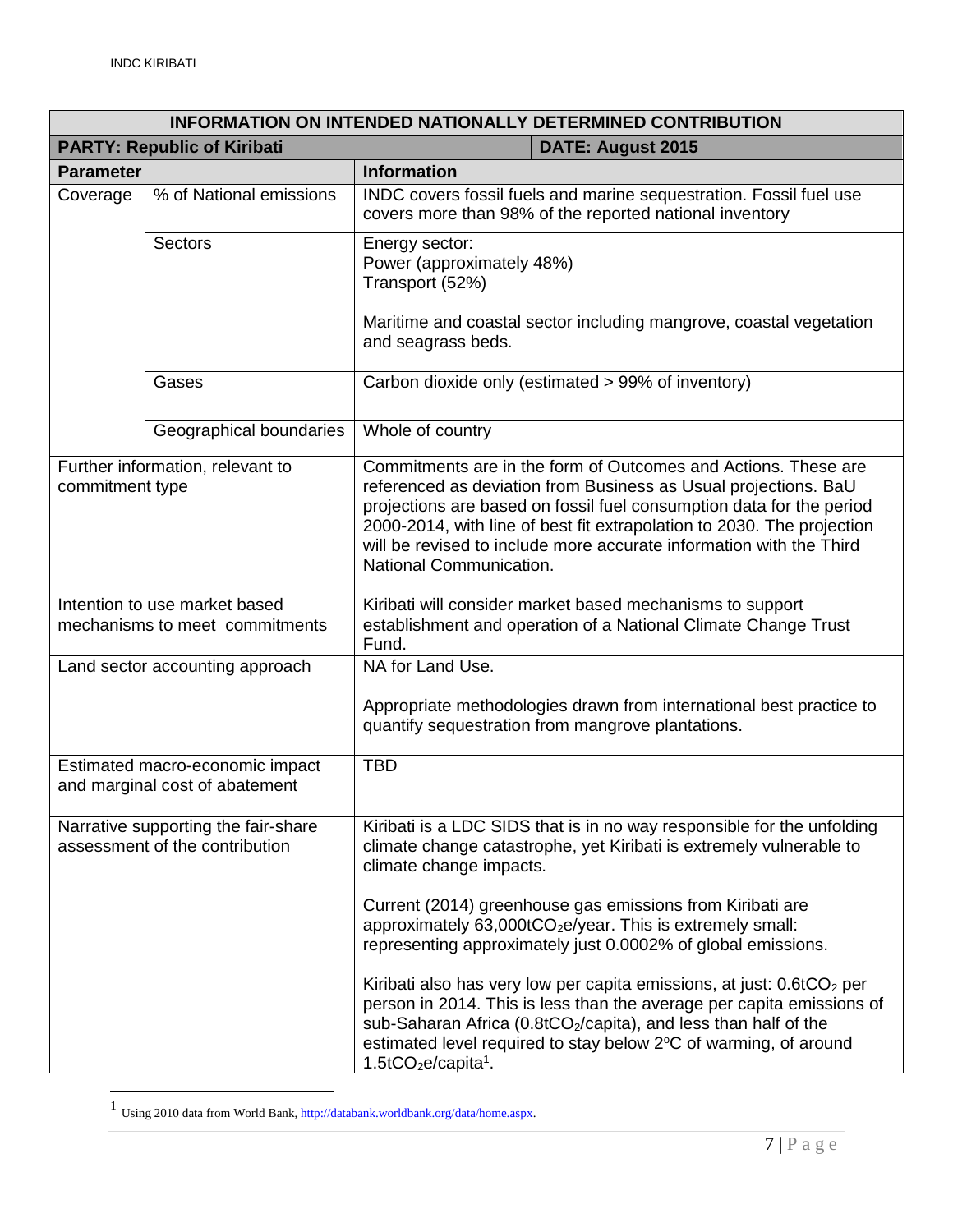| <b>INFORMATION ON INTENDED NATIONALLY DETERMINED CONTRIBUTION</b> |                                                                                                                                                           |                   |  |
|-------------------------------------------------------------------|-----------------------------------------------------------------------------------------------------------------------------------------------------------|-------------------|--|
| <b>PARTY: Republic of Kiribati</b>                                |                                                                                                                                                           | DATE: August 2015 |  |
| <b>Parameter</b>                                                  | <b>Information</b>                                                                                                                                        |                   |  |
|                                                                   | Accordingly, ANY contribution from Kiribati is more than fair, and must<br>be considered ambitious, given the extraordinary circumstances of<br>Kiribati. |                   |  |

#### <span id="page-7-0"></span>*Mitigation Status and Context:*

Greenhouse gas emissions are the result of combustion of imported fossil fuels in the energy sector for:

- Electricity generation;
- Sea transport;
- Land transport:
- Kerosene for lighting on outer islands; and
- LPG and kerosene for cooking.

The vision for the Kiribati National Energy Policy (KNEP) is "available, accessible, reliable, affordable, clean and sustainable energy options for the enhancement of economic growth and improvement of livelihoods in Kiribati." Reducing fossil fuel imports is the major goal, with the uptake of renewable energy along with further energy efficiency improvements on both the demand and supply sides, expected to replace more than one-third of fossil fuels for electricity and transport by 2025.

Reflecting the ambition of the Majuro Declaration<sup>2</sup>, Kiribati has identified targets focused on reductions in fossil fuel use by 2025 through increases in renewable energy and energy efficiency (RE and EE) in the following sectors and geographical areas:

- $\bullet$  South Tarawa by 45% (23% RE and 22% EE);
- Kiritimati Island by 60% (40% RE and 20% EE);
- rural public infrastructure, including Southern Kiribati Hospital and Ice plants by 60% (40% RE and 20% EE); and
- rural public and private institutions such as boarding schools, Island Council, private amenities and households by 100%(100% RE).

#### <span id="page-7-1"></span>*Actions*

 $\overline{a}$ 

In preparing its INDC, Kiribati considered mitigation actions that were currently planned and funded (as the Kiribati Contribution), and those that have been identified as technically viable with current technology suitable to the Kiribati context (as the Contribution conditional on adequate and timely international assistance), summarised in the Table below.

<sup>2</sup> 'Majuro Declaration for Climate Leadership' 2013. Pacific Islands Forum Leaders' Meeting, Majuro, Republic of Marshall Islands.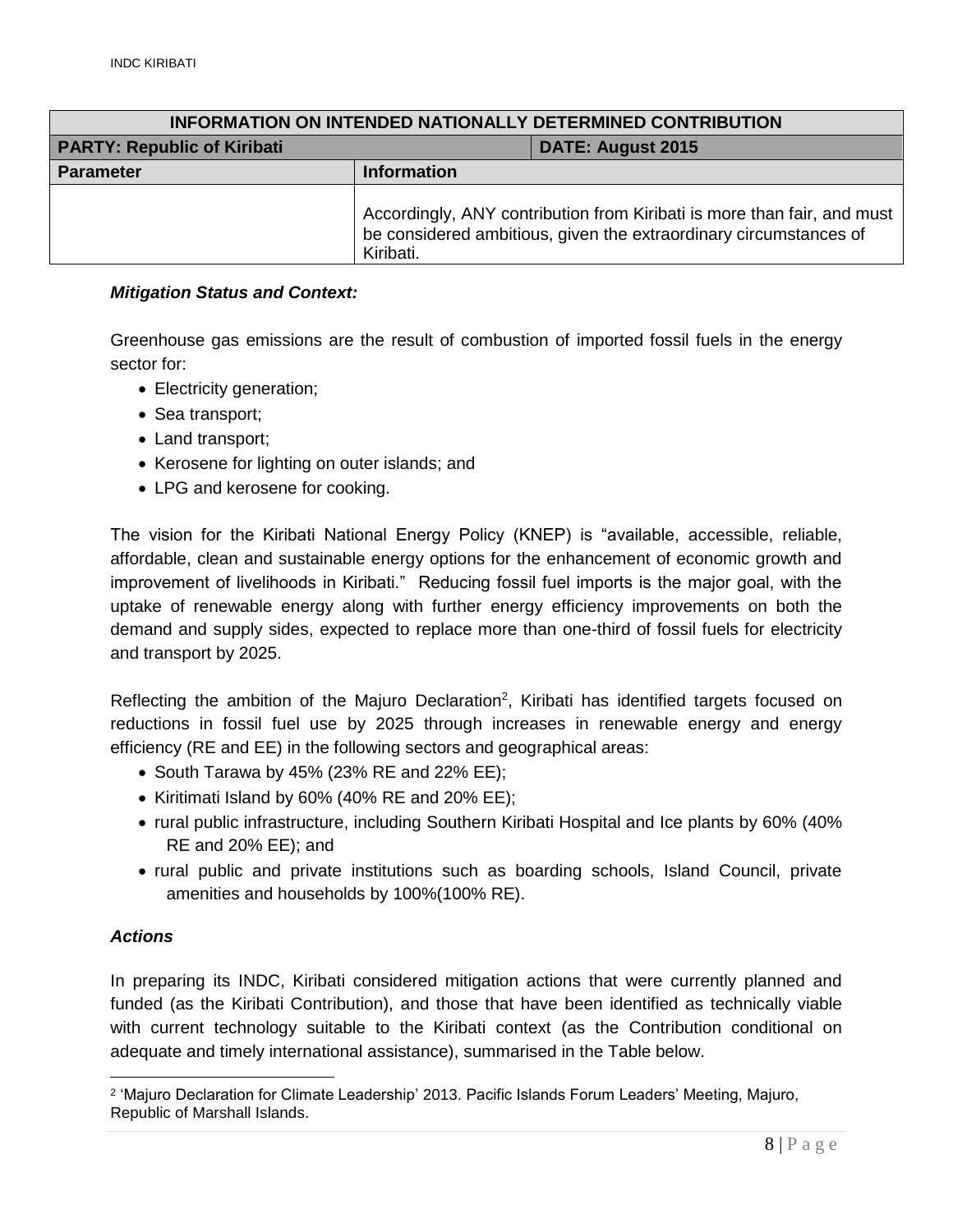| <b>Sector</b> | <b>Mitigation</b><br>option                                                              | <b>INDC type</b>             | <b>Mitigation</b><br>in 2025<br>(tCO <sub>2</sub> e) | % of 2025<br>projected<br>inventory | <b>Mitigation in</b><br>2030 (tCO <sub>2</sub> e) | % of 2030<br>projected<br>inventory |
|---------------|------------------------------------------------------------------------------------------|------------------------------|------------------------------------------------------|-------------------------------------|---------------------------------------------------|-------------------------------------|
|               | Mitigation options using Kiribati and current international assistance                   |                              |                                                      |                                     |                                                   |                                     |
| Energy        | 1.3MW PV on-<br>grid in South<br>Tarawa                                                  | Kiribati                     | 1910                                                 | 2.6                                 | 1910                                              | 2.4                                 |
| Energy        | <b>Outer Island</b><br>and rural<br>electrification<br>(off-grid solar)                  | Kiribati                     | 1100                                                 | 1.5                                 | 1100                                              | 1.4                                 |
| Ocean         | Mangrove forest Kiribati<br>enhancement                                                  |                              | 7,080                                                | 9.6                                 | 7,080                                             | 9.0                                 |
|               |                                                                                          | Total:                       | 10,090                                               | 13.7                                | 10,090                                            | 12.8                                |
|               | Mitigation options requiring new and additional climate finance and technical assistance |                              |                                                      |                                     |                                                   |                                     |
| Energy        | Maximum use<br>of RE & EE                                                                | Conditional on<br>assistance | 12,050                                               | 16.4                                | 13,030                                            | 16.6                                |
| Energy        | Use of coconut<br>oil as biodiesel<br>for electricity<br>generation                      | Conditional on<br>assistance | 12,050                                               | 16.4                                | 12,840                                            | 16.4                                |
| Energy        | Use of coconut<br>oil as biodiesel<br>for transport                                      | Conditional on<br>assistance | 11,780                                               | 16.0                                | 12,550                                            | 16.0                                |
|               |                                                                                          | Total:                       | 35,880                                               | 48.8                                | 38,420                                            | 49.0                                |

To be realised, the conditional mitigation Actions require a timely combination of capacity building, technology transfer, and financial support, primarily in the form of grants. Additional mitigation actions may be identified in the future.

Below is a brief summary of the activities proposed for off-grid electricity production, with estimates of financial resources required (in AUD):

- Activity 1 Solar PV mini grid system for Southern Kiribati Hospital (2.4 million) design, procure and install off-grid PV systems for the Southern main hospital (265kWp) to a level to support the fully equipped needs to operate the hospital. (not yet fully funded)
- Activity 2 Outer Island Clinic solar system rehabilitation (\$230,000.00) design, procure, and install 58 systems in total on 20 outer Islands to provide power for lighting and for HF communication radio. (not yet fully funded)
- Activity 3 Mereang Taabwai Secondary Schools solar PV mini-grid (\$500,000.00) design, procure and install off-grid PV systems (20 kWp) for the school to a level to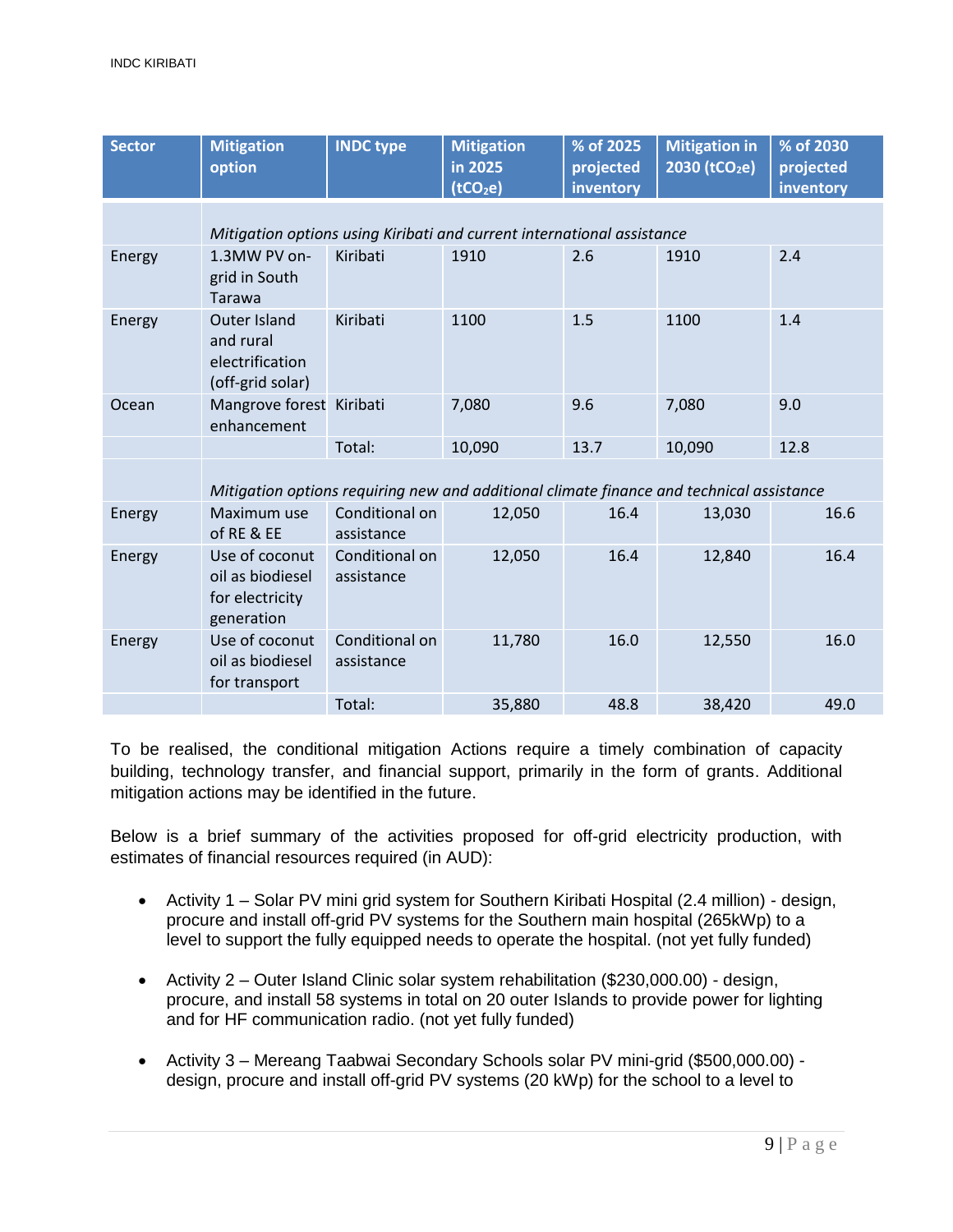support a fully equipped computer lab, dormitory lighting, refrigerator/freezers, office equipment and audio-visual equipment. (funded/under implementation)

- Activity 4 –Junior Secondary School (JSS)system.(\$285,000.00) design, procure and install off-grid PV systems for lighting and Charging Laptop computers of 2 classrooms and staff room in all JSS in the Outer Islands (410 Wp each). (not yet fully funded)
- Activity 5 –Solar Home System for Households.(1.5million) procure and install 3900 solar home system to cover up all remaining households in the Outer Islands. The system will provide basic lighting, phone and radio charging which will improve socialeconomic condition in the Outer Islands. (funded/under implementation)
- Activity 6 Outer Island Council solar PV mini grid system (\$710,000.00) design, procure and install off-grid PV systems (5 kWp each) for island council administrative centres in the Gilbert and Line Groups. (not yet fully funded)
- Activity 7 Outer Island Fish Centres (\$610,000.00) design, procure and install off-grid PV systems for the Fish Centres (3.75kWp each) in all the Islands to a level to support a fully equipped centres lighting, refrigeration and other equipment. (not yet fully funded)
- Activity 8 Desalination Plant for vulnerable rural community.  $(\$115,000.00) 19$ systems for 12 community systems for solar water desalination plant will be procured and installed on 9 selected Islands. This activity will improve quality of life in households by providing portable water supply to the most vulnerable Islands in Kiribati. (not yet fully funded)
- Activity 9 Outer Island Police Station solar system rehabilitation (\$60,000.00) 23 solar systems (120 Wp each) will be procured and installed in all of the outer Islands for communication, lighting, etc at the Police stations and an additional 8 Police posts. (not yet fully funded)
- Activity 10 Solar PV system for non-government vocational institutions: CCL Manoku and Alfred Sadd Institution (\$500,000.00) - design, procure and install off-grid PV systems (10 kWp) for each community institution to support the institution daily activities. (funded/under implementation)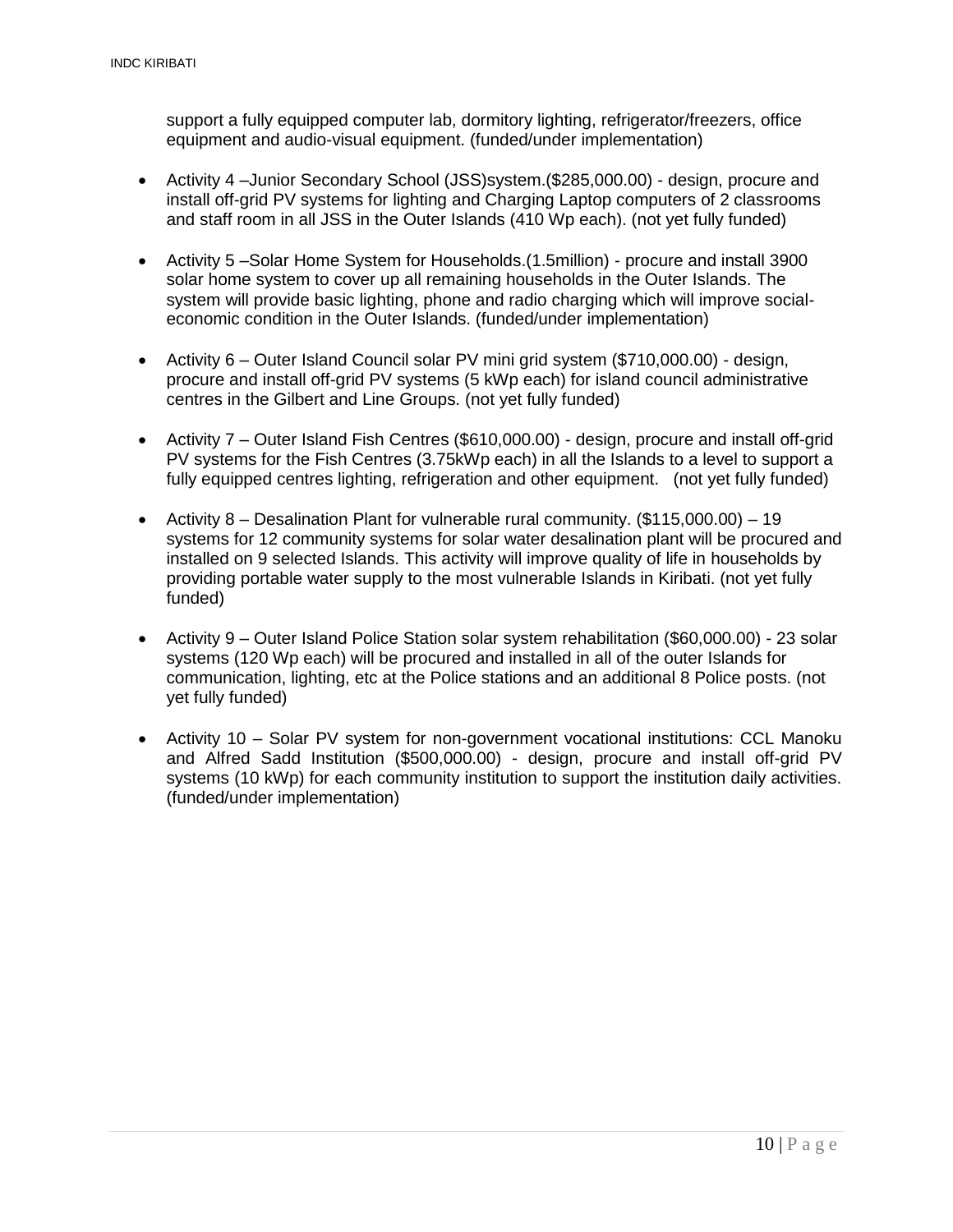#### **ADAPTATION**

<span id="page-10-0"></span>Kiribati has been working actively on climate change adaptation for 20 years, and with the development of pioneering tools and methodologies that are regarded as best practices regionally and internationally, has made and continues to make a considerable contribution to the global and regional adaptation planning and management process and pool of knowledge on building climate resilience. This contribution is made in the face of severe constraints and challenges confronted by Kiribati as a small island developing States (SIDS) and Least Developed Country (LDC). For Kiribati, where climate change threatens the very existence of the nation and population, adaptation is not an option – but rather a matter of survival.

#### <span id="page-10-1"></span>**Current climate, projected climate change and related assumptions**

Kiribati has a hot, humid, tropical climate with an average air temperature of 28.3°C and average rainfall of about 2100 mm per year in Tarawa (1980–1999). Its climate is closely related to the temperature of the oceans surrounding the small islands and atolls. Across Kiribati the average temperature is relatively constant year round. From season to season the temperature changes by no more than about 1°C. Kiribati has two seasons – te Au Maiaki, the dry season and te Au Meang, the wet season. The periods of the seasons vary from location to location and are strongly influenced by the seasonal movement of the South Pacific Convergence Zone (SPCZ) and the Inter-tropical Convergence Zone (ITCZ).

The six-month dry season (te Au Maiaki) for Tarawa starts in June, with the lowest mean rainfall in October. The wet season (te Au Meang) starts in November and lasts until April; the highest rainfall occurs from January to March, peaking with a mean of 268 mm in January. The highest rainfall usually occurs when the ITCZ is furthest south and closest to Tarawa; there are also high rainfalls, though to a lesser extent, when the SPCZ is strongest. The average sea-surface temperature of oceans around Kiribati is 29.2°C (1980–1999). As Kiritimati is 2000 km to the east from Tarawa, its wet season starts at a different time, from January to June, with the wettest months being March and April. Rainfall in the northeast of Kiribati is only affected by the ITCZ.

Across Kiribati there is a change in mean monthly rainfall towards the end of the year. There is however, a large variation in mean annual rainfall across Kiribati. A notable zone of lower rainfall, less than 1500 mm per year exists near the equator and extends eastwards from 170°E. On average, Tarawa at 1.1416ºN receives just under 2100 mm, while the island of Butaritari at 3.1678ºN only 350 km to the north, receives around 3000 mm. The climate of Kiribati, especially rainfall, is highly variable from year to year. Tarawa, for example, receives more than 4000 mm of rainfall in the wettest years, but only 150 mm in the driest. This huge range is similar in Kiritimati and has enormous impacts on water availability and quality, crop production, food security and health. The main reason for this variability is the El Niño–Southern Oscillation (ENSO). Many Kiribati islands lie within the equatorial waters that warm significantly during an El Niño event and cool during a La Niña event. As a result rainfall is much higher than normal during an El Niño and much lower during a La Niña. Maximum air temperatures tend to be higher than normal during El Niño years, driven by the warmer oceans surrounding the islands, while in the dry season minimum air temperatures in El Niño years are below normal. At Kiritimati, El Niño events also bring wetter conditions in both seasons and La Niña events bring drought. El Niño is generally associated with above-normal rainfall and strong westerly winds, while La Niña is associated with below-normal rainfall and the risk of drought.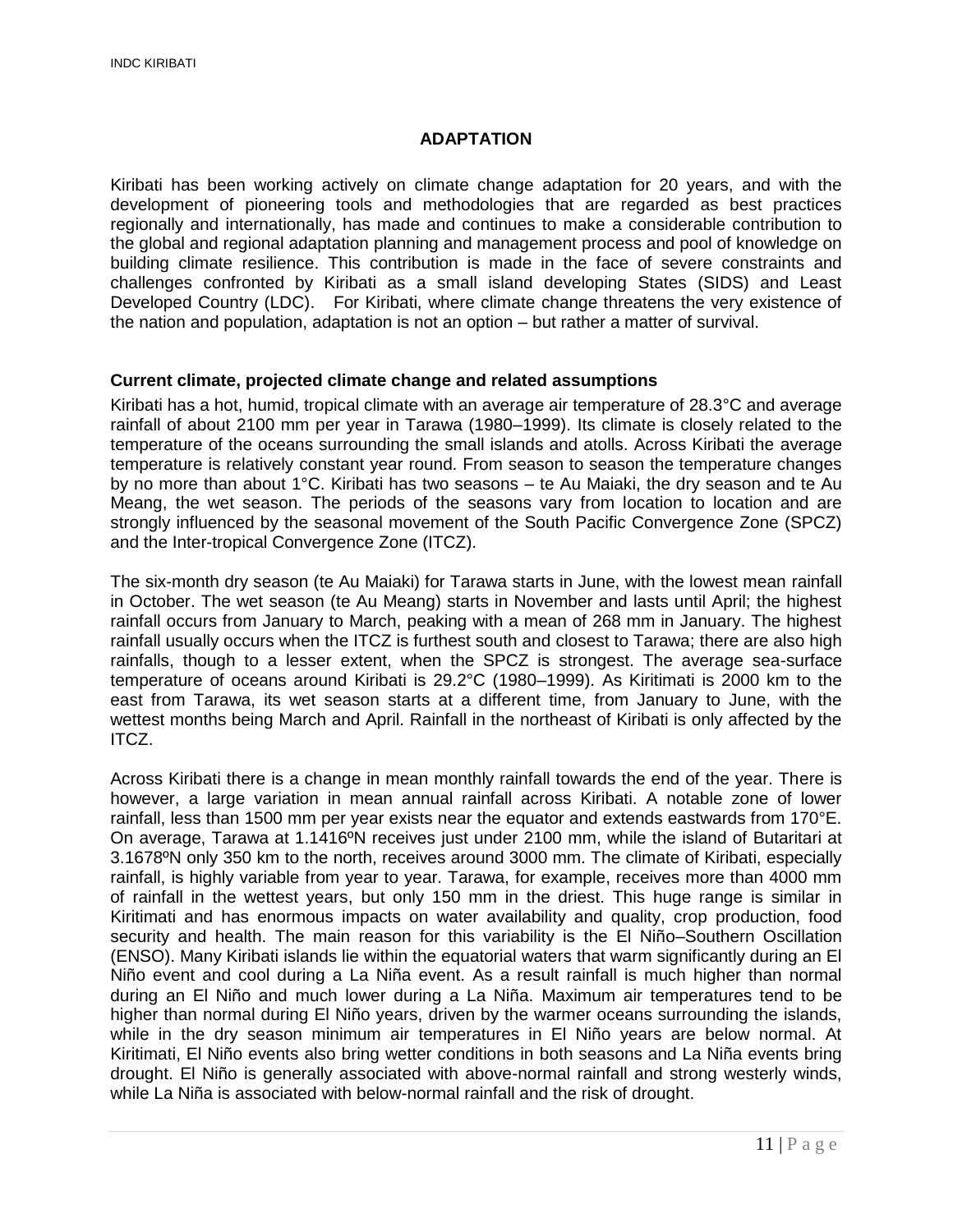The climate of Kiribati is changing and will continue to change in the future as a result of global climate change. Table 2 summarises the trends already observed in variables such as temperature, rainfall, sea level, extreme events and ocean acidification in Kiribati.

Table 2: Climate trends in Kiribati Observed over a period from 1950 to 2009

| <b>Climate Variable</b>                                 | <b>Observed Trends</b>                                                                                                                                                                                                                                                                                                                                                                                                                                                                                                                                                                                                                                                                                                                                                                                                                                                                           |
|---------------------------------------------------------|--------------------------------------------------------------------------------------------------------------------------------------------------------------------------------------------------------------------------------------------------------------------------------------------------------------------------------------------------------------------------------------------------------------------------------------------------------------------------------------------------------------------------------------------------------------------------------------------------------------------------------------------------------------------------------------------------------------------------------------------------------------------------------------------------------------------------------------------------------------------------------------------------|
| Air temperature                                         | Annual and seasonal mean air temperatures are getting warmer:<br>Maximum temperatures have increased at a rate of 0.18°C per decade.<br>$\bullet$<br>Annual and seasonal minimum air temperatures have increased slightly more<br>$\bullet$<br>than the increase in maximum air temperatures.                                                                                                                                                                                                                                                                                                                                                                                                                                                                                                                                                                                                    |
| Sea-<br>surface<br>temperat<br>ure                      | Water temperatures have risen since the 1970s:<br>in the Gilbert Group by approximately 0.15°C per decade;<br>$\bullet$<br>in the Line Group by approximately 0.1°C per decade; and<br>$\bullet$<br>in the Phoenix Group by approximately 0.12°C per decade.<br>$\bullet$<br>Since 1950 the rise has been gradual in the waters around the Gilbert Islands, but it<br>has been variable from one decade to the next in the Line and Phoenix Islands.                                                                                                                                                                                                                                                                                                                                                                                                                                             |
| Rainfall                                                | Annual rainfall has increased:<br>Annual and wet season rainfall has increased for Kiritimati but there is no trend<br>$\bullet$<br>in the dry season.<br>At Tarawa, rainfall data show no clear trends.<br>$\bullet$<br>At both the above sites, rainfall has varied substantially from year to year.<br>$\bullet$                                                                                                                                                                                                                                                                                                                                                                                                                                                                                                                                                                              |
| <b>Droughts</b>                                         | The impact of droughts, usually associated with La Niña, can be severe in Kiribati;<br>for example:<br>In 1971, 1985, 1998 and 1999 annual rainfall was less than 750mm.<br>$\bullet$<br>The recent drought from April 2007 to early 2009 severely affected the<br>southern Kiribati islands and Banaba. During this period, groundwater turned<br>brackish and the leaves of most plants turned yellow.                                                                                                                                                                                                                                                                                                                                                                                                                                                                                         |
| Cyclones, severe<br>storms and<br>extreme sea<br>levels | Tropical cyclones rarely pass between the Kiribati islands.<br>$\bullet$<br>Between 1969/70 and 2009/10 three cyclones passed within 400km of Arorae<br>Island in western Kiribati and three cyclones within 400km of Caroline Island in<br>eastern Kiribati.<br>Storm surges and extreme sea levels occur occasionally.<br>$\bullet$                                                                                                                                                                                                                                                                                                                                                                                                                                                                                                                                                            |
| Sea level                                               | Sea level has risen (see figure 6):<br>Sea level measured by satellite altimeters has risen by 1-4mm per year (global<br>$\bullet$<br>average is $3.2 +/- 0.4$ mm per year).<br>Sea-level rise naturally fluctuates from year to year at levels of about 26cm.<br>There are also decade to decade variations. These fluctuations over both<br>timeframes are a result of phenomena such as ENSO.                                                                                                                                                                                                                                                                                                                                                                                                                                                                                                 |
| Ocean acidification                                     | Ocean acidification has been increasing:<br>Since the 18th century ocean has been slowly becoming more acidic. The<br>$\bullet$<br>aragonite saturation state has declined from about 4.5 in the late 18th century<br>to an observed value of about $3.9 \pm 0.1$ by 2000.<br>'Based [on] the large-scale distribution of coral reefs across the Pacific<br>and the seawater chemistry, Guinotte et al. (2003) suggested that seawater<br>aragonite saturation states above 4 were optimal for coral growth and for the<br>development of healthy reef ecosystems, with values from 3.5 to 4 adequate for<br>coral growth, and values between 3 and 3.5, marginal. Coral reef ecosystems<br>were not found at seawater aragonite saturation states below 3 and these<br>conditions were classified as extremely marginal for supporting coral growth'<br>(KMS, BoM & CSIRO 2011, Vol. 2, p.100). |

With many islands situated at 2 meters or less above sea level, Kiribati has already witnessed first hand the impacts of global climate change. According to the Pacific Regional Environment Programme (SPREP), two small uninhabited Kiribati islets, Tebua Tarawa and Abanuea, disappeared underwater in 1999. The United Nations Intergovernmental Panel on Climate Change predicts that sea levels will continue to rise due to climate change, and it is thus likely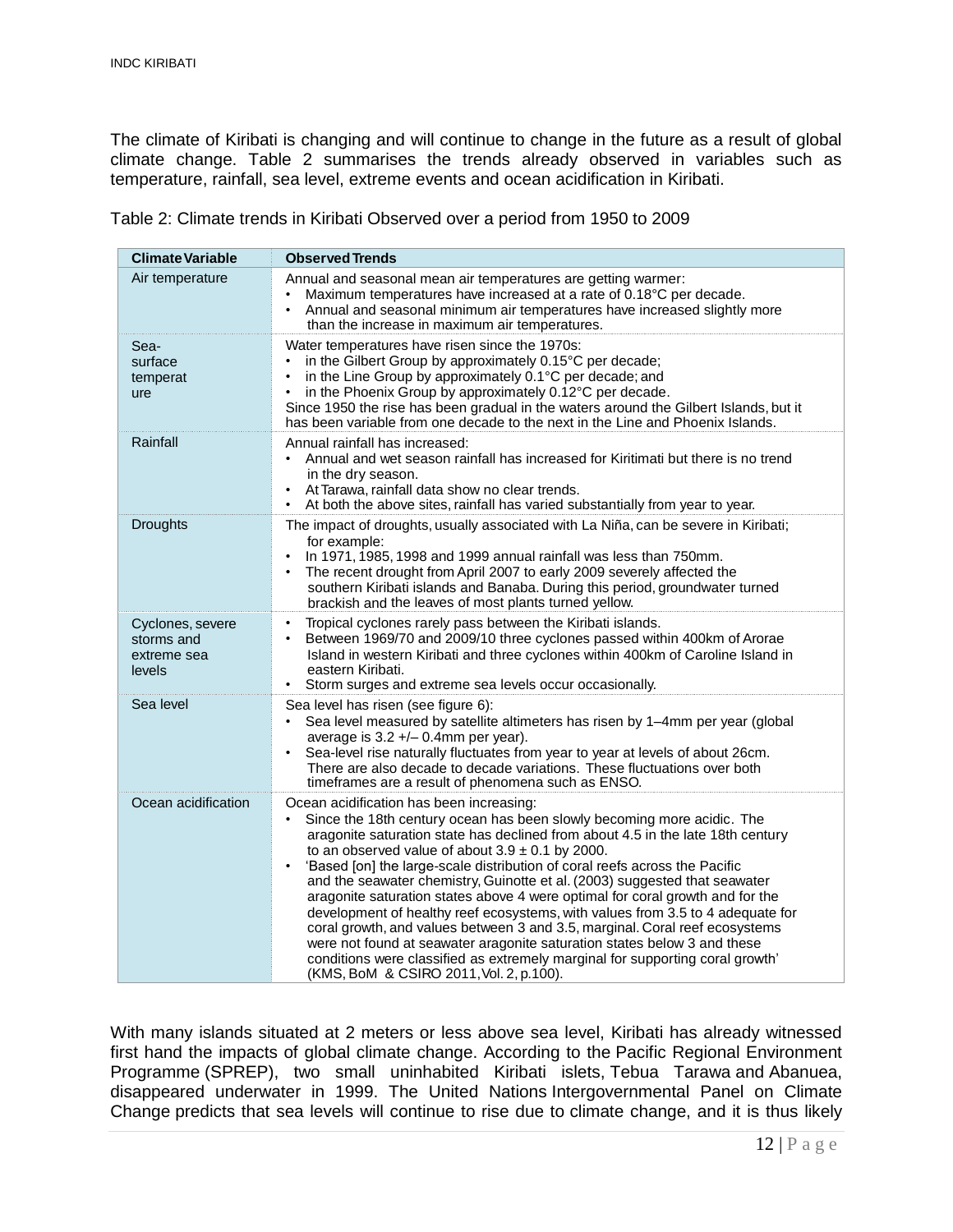that within a century the nation's arable land will become subject to increased soil salination and will be largely submerged, while other islands and atolls will share a similar fate to Tebuatarawa and Abanuea and disappear altogether.

Table 3 provides climate change projections for Kiribati are based on up to 18 global climate models for up to three emission scenarios – low, medium and high – and three 20-year periods – centred on 2030, 2055 and 2090, relative to 1990. There is no single projected climate future for Kiribati, but rather a range of possible futures. Projections represent an average change over either the whole of Kiribati or over smaller but still broad geographic regions such as the Line Group. However, projections are not for specific locations such as towns. The projections listed in Table 3 are presented along with confidence levels based on expert judgement by scientists who conducted the analysis. The levels range from very high, high and moderate to low confidence.

Table 3: Climate projections for Kiribati over the 21<sup>st</sup> century

| <b>Climate</b><br><b>Variable</b> | <b>Projected Changes</b>                                                                                                                                                                                                                                                                                                                                                                                                                                                                                                                                                                                                                                                                                                                                                                              |
|-----------------------------------|-------------------------------------------------------------------------------------------------------------------------------------------------------------------------------------------------------------------------------------------------------------------------------------------------------------------------------------------------------------------------------------------------------------------------------------------------------------------------------------------------------------------------------------------------------------------------------------------------------------------------------------------------------------------------------------------------------------------------------------------------------------------------------------------------------|
| Air<br>temperature                | Surface air temperature will continue to increase (very high confidence). Under a high emission<br>scenario (see also Table 4):<br>Annual and seasonal mean temperature will increase by 0.3–1.3°C for the Gilbert<br>$\bullet$<br>Islands and by 0.4–1.2°C for the Phoenix and Line Islands by 2030 (high confidence).<br>Annual temperature increases could be greater than 3°C by 2090 (moderate<br>$\bullet$<br>confidence).<br>(As there is no consistency in projections of future ENSO activity, it is not possible to project<br>Interannual variability in temperature.)                                                                                                                                                                                                                     |
| Sea-surface<br>temperature        | Sea-surface temperature will continue to increase (very high confidence):<br>Sea-surface temperatures will increase by 0.6–0.8°C by 2035 and by 1.2–2.7°C by 2100<br>(Bell et al. 2011).<br>(As there is no consistency in projections of future ENSO activity, it is not possible to project<br>Interannual variability in sea-surface temperature.)                                                                                                                                                                                                                                                                                                                                                                                                                                                 |
| <b>Rainfall</b>                   | Rainfall patterns will change:<br>Wet season, dry season and annual average rainfall will increase (high confidence).<br>Annual and seasonal mean rainfall will increase (>5%) by 2030. The majority of models<br>$\bullet$<br>simulate a large increase (>15%) by 2090 (low confidence).                                                                                                                                                                                                                                                                                                                                                                                                                                                                                                             |
| <b>Extremes</b>                   | There will be more extreme rainfall and very hot days:<br>The intensity and frequency of days of extreme heat and warm nights will increase and<br>Cooler weather will decline (very high confidence).<br>The intensity and frequency of days of extreme rainfall will increase (high confidence).                                                                                                                                                                                                                                                                                                                                                                                                                                                                                                    |
| <b>Drought</b>                    | The incidence of drought will decrease (moderate confidence):<br>In the Gilbert, Phoenix and Line Islands mild drought will occur approximately seven<br>to eight times every 20 years by 2030, decreasing to six to seven times by 2090 (low<br>confidence).<br>The frequency of moderate drought is projected to decrease from two or three times<br>$\bullet$<br>every 20 years by 2030 to once or twice by 2090 (low confidence).<br>Severe drought will occur approximately once or twice every 20 years by 2030,<br>$\bullet$<br>decreasing to once every 20 years by 2055 and 2090 (low confidence).                                                                                                                                                                                           |
| Sea level                         | Mean sea level is projected to continue to rise (very high confidence):<br>Mean sea level will rise by approximately 5-15cm by 2030 and 20-60cm by 2090 under<br>$\bullet$<br>the higher emissions scenario (moderate confidence; see Table 5 and Figure 5).<br>Interannual variability of sea level will lead to periods of lower and higher regional sea<br>$\bullet$<br>levels with levels similar to the past.<br>The sea-level rise combined with natural year-to-year changes will increase the impact of<br>$\bullet$<br>storm surges and coastal flooding.<br>(Scientists warn that due to the melting of large ice sheets such as those in Antarctica and<br>Greenland, rise could possibly be larger than predicted. But currently not enough is known to<br>make predictions confidently.) |
| Ocean                             | The acidification of the ocean will continue to increase (very high confidence):                                                                                                                                                                                                                                                                                                                                                                                                                                                                                                                                                                                                                                                                                                                      |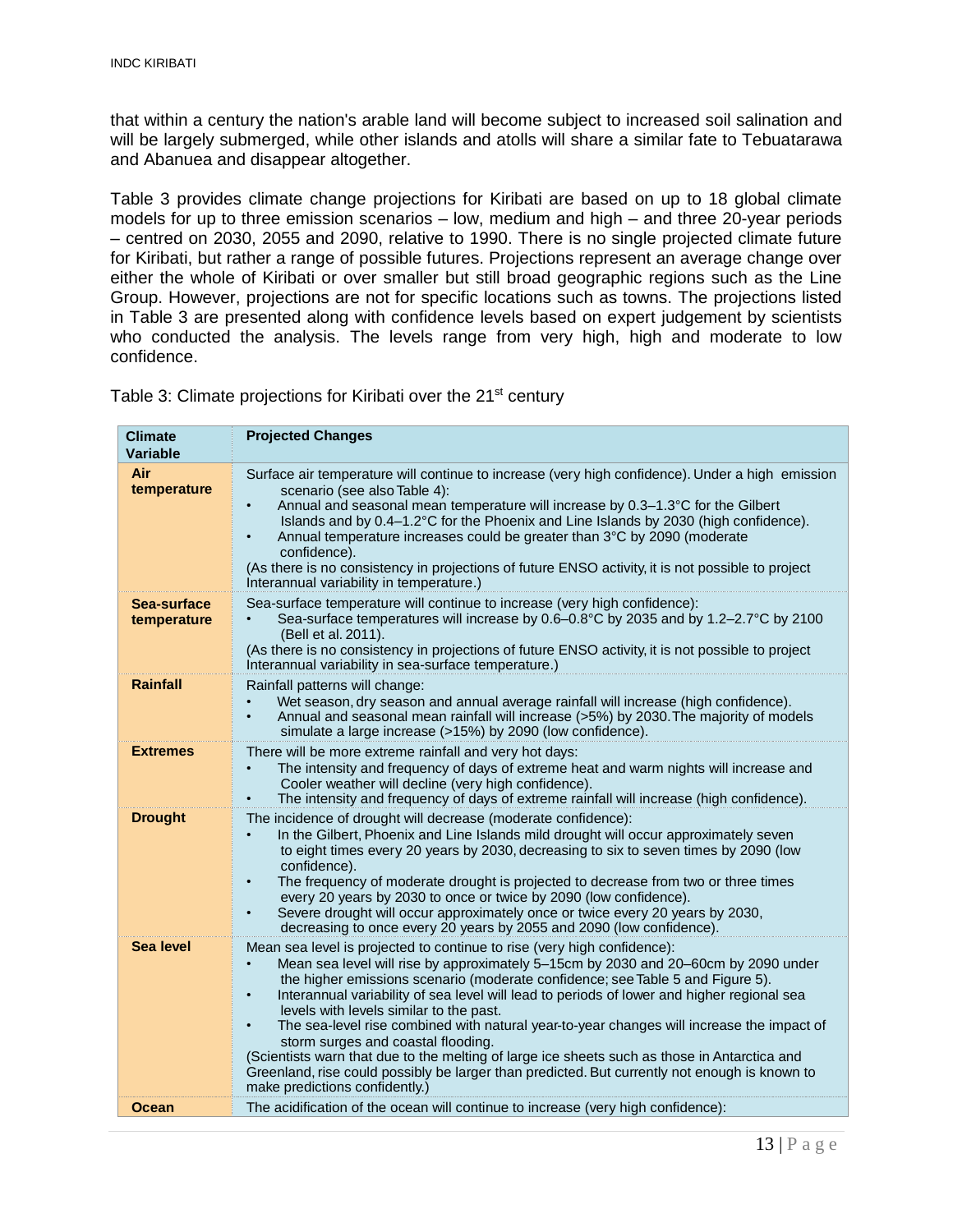| acidification | The annual maximum aragonite saturation state will reach values below 3.5 by about<br>2045 in the Gilbert Islands, by about 2030 in the Line Islands, and by about 2055 in the<br>Phoenix Islands. The aragonite saturation will continue to decline thereafter (moderate<br>confidence).<br>Ocean pH will decrease by -0.1 units by 2035 and by -0.2 to -0.3 units by 2100 (Bell et<br>al. 2011).<br>Coral reefs are projected to degrade progressively with losses of live coral of > 25% by<br>2035 and > 50% by 2050 due to rising sea-surface temperatures and more acidic oceans<br>(Bell et al. 2011). |
|---------------|---------------------------------------------------------------------------------------------------------------------------------------------------------------------------------------------------------------------------------------------------------------------------------------------------------------------------------------------------------------------------------------------------------------------------------------------------------------------------------------------------------------------------------------------------------------------------------------------------------------|
|---------------|---------------------------------------------------------------------------------------------------------------------------------------------------------------------------------------------------------------------------------------------------------------------------------------------------------------------------------------------------------------------------------------------------------------------------------------------------------------------------------------------------------------------------------------------------------------------------------------------------------------|

Past La Niña events have shown that the impacts of droughts can be very severe in Kiribati. For example, in 1971, 1985, 1998 and 1999, annual rainfall was less than 750 mm. The recent drought from April 2007 to early 2009 severely affected the southern Kiribati islands and Banaba. During this period, copra production significantly declined, depressing the outer island economies which rely on copra as a main income source. The groundwater also turned brackish and the leaves of most plants turned yellow. During the 1970–1971 drought, a complete loss of coconut palms was reported at Kenna village on Abemama in central Kiribati.

The country is located in relatively calm latitudes but its low atolls (in many places no more than 2m above mean sea level and only a few hundred meters wide) are subject to long-term sea level rise and, more immediately, are exposed to continuing coastal erosion and inundation during spring tides, storm surges and strong winds. The islands are subject to periodic storm surges with a return period of 14 years. By 2050, 18-80% of the land in Buariki, North Tarawa, and up to 50% of the land in Bikenibeu, South Tarawa could become inundated. As a result of ENSO events, Tarawa already experiences significant natural fluctuations in sea level of about 0.5 metres. These fluctuations will affect the inundation potential of the atoll, particularly when combined with storm surges and the projected increase in sea level. The low-lying places along the atolls have already experienced coastal inundation from unexpected extreme high tides. The extreme high tides, when they coincide with the spring tide, result in a threshold of  $>2.8$  metres, as in 2010 when wave overtopping damaged infrastructure and properties. Because of narrow islands, the entire population and most infrastructure and agricultural production is concentrated along the coast making it directly exposed to these climatic threats. The results of sea level rise and increasing storm surge threaten the very existence and livelihoods of large segments of the population, increase the incidences of water-borne and vector-borne diseases undermining water and food security and the livelihoods and basic needs of the population, while also causing incremental damage to buildings and infrastructure.

#### <span id="page-13-0"></span>**Analysis of vulnerable sectors and segments of society**

Kiribati is one of the most vulnerable countries in the world to the effects of climate change. The country's ability to respond to climate risks is hampered by its highly vulnerable socio-economic and geographical situation. Low atolls, isolated location, small land area separated by vast oceans, high population concentration, and the costs of providing basic services make Kiribati, like all Small Island Developing States (SIDS), especially vulnerable to external shocks including the adverse impacts of climate change. Sea-level rise and exacerbated natural disasters such as drought and weather fluctuations pose significant and direct additional threats to sectors and resources central to human and national development and the provision of basic human needs.

The following factors are contributing to the nation's vulnerability to climate change and disaster risks, which apply across the various sectors: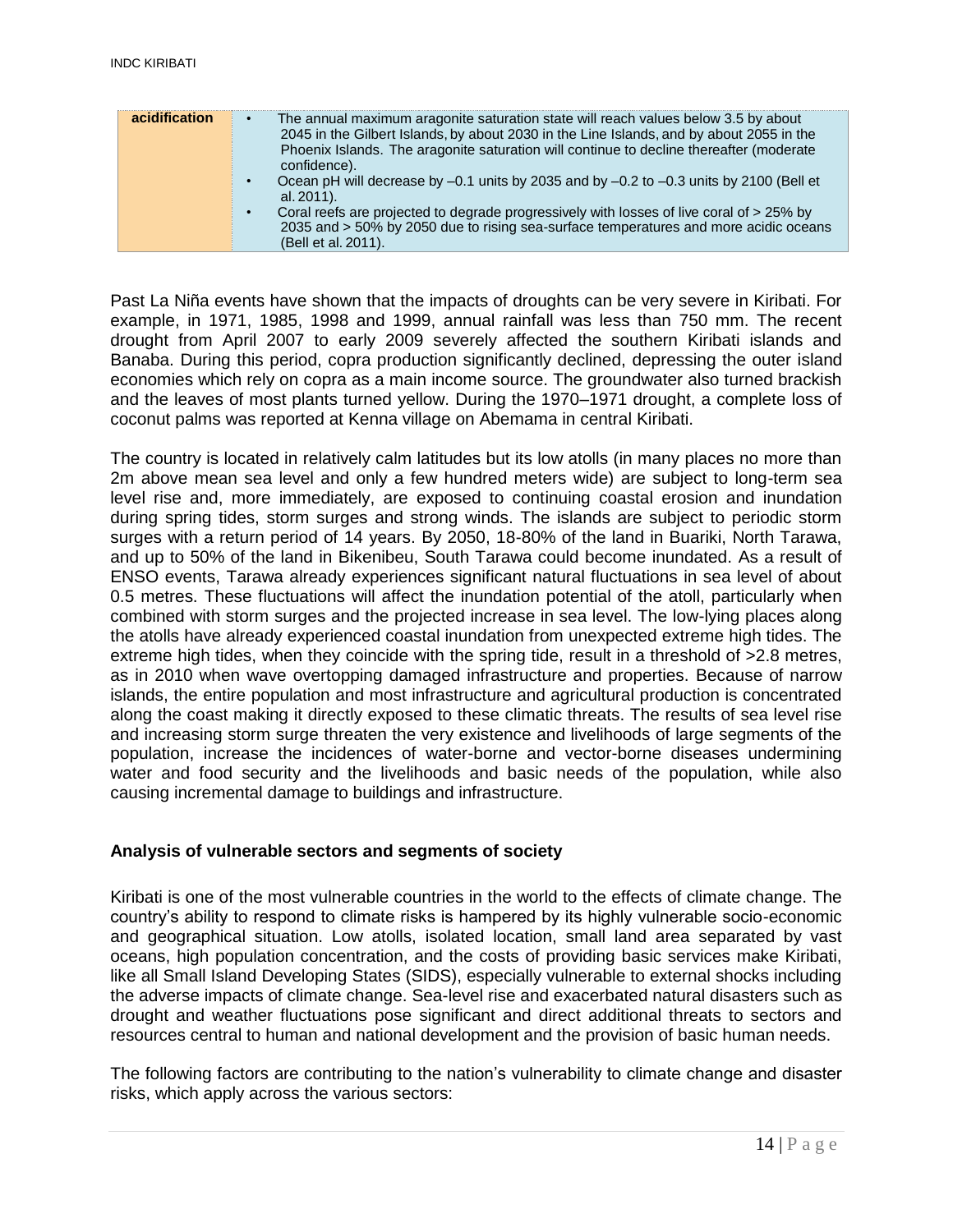- A high population and growth rate on South Tarawa in the Gilbert Group (50,182 inhabitants with a population density of 3,184 persons per square kilometer) as well as on Kiritimati in the Line Islands Group (5,586 inhabitants), which is due to: a high proportion of children and youth, high levels of fertility, low rates of contraceptive use, and disparities between the different islands of Kiribati (resulting in internal migration, displacement, and urbanisation), all effecting the resilience of the population and natural ecosystems;
- In fast-growing urban areas, especially South Tarawa with a growth rate of 4.4% and to a certain extent also North Tarawa and Kiritimati, the population pressure and lifestyle changes have strained the already limited freshwater resources - in many areas, the freshwater consumption rates are already exceeding the estimated sustainable yield of groundwater sources (such as in the Bonriki and Buota Water Reserves on South Tarawa);
- The increase in non-biodegradable waste usage in urban areas, as well as poor waste and sanitation management, result in limited access to unpolluted land and sea, degradation of land and ocean based ecosystems, and numerous isolated occurrences of diarrhoeal and vector borne diseases, all affecting the resilience of the population and natural ecosystems;
- Traditional food systems are declining in favour of imported food, and the number of people who preserve and apply traditional knowledge is decreasing, affecting food security;
- In rural outer islands, the people have limited access to employment opportunities, effective transport, communication, and community services such as education and health - these factors, combined with a high dependency on subsistence agriculture and coastal fisheries, make rural communities more vulnerable;
- Government revenue is declining and highly dependent on fisheries revenue (40– 50%) with limited capacity to maximise the benefits of these resources;
- Many laws do not take into account sustainable management concerns, climate change predictions and disaster risks;
- Safety and emergency response capacities of Kiribati are limited;
- The low-lying atoll islands are already experiencing severe coastal erosion and inundation due to natural and human causes, leading to a loss of land, public and private buildings, and infrastructure.

In the long-term, the most serious concern is that sea-level rise will threaten the very existence of Kiribati as a nation. But in the short to medium term, a number of other projected impacts are of immediate concern. Of particular note is the concern as to whether the water supply and food production systems can continue to meet the basic needs of the rapidly increasing population of Kiribati.

The effects of climate change are felt first and most acutely by vulnerable and marginalised populations, including women, children, youth, people with disabilities, minorities, the elderly and the urban poor. Violence against women and children is a widespread issue within Kiribati society, which can be exacerbated in times of disasters when normal social protection may be missing. In addition, the population is facing stress due to the uncertainty over their livelihood, culture and homeland. Climate variability, climate change and disaster risks, in combination with the factors that make Kiribati particularly vulnerable to them, are affecting the environment and all socio-economic sectors, including agriculture, education, fisheries, freshwater, health, infrastructure, trade and commerce.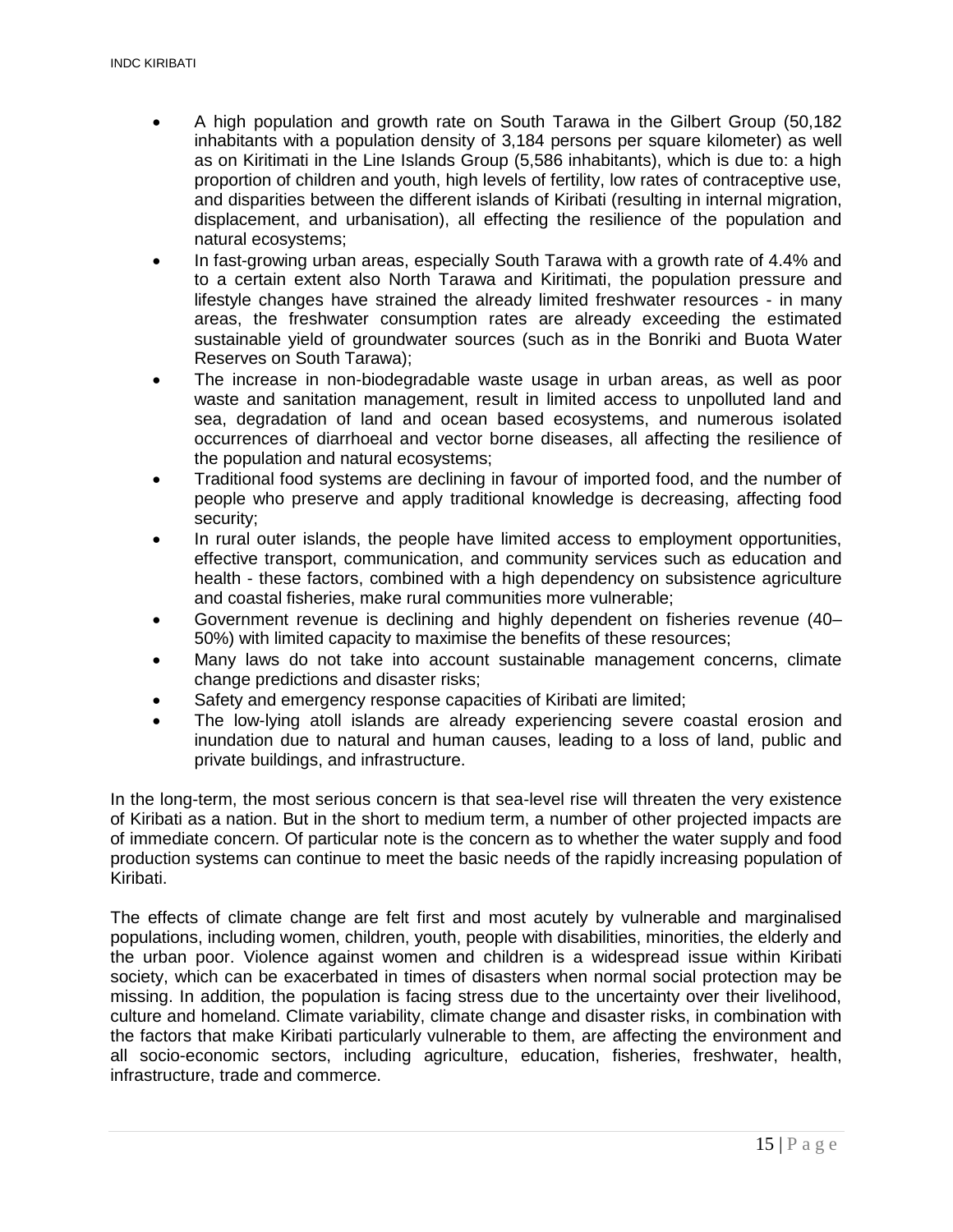| Increase in air temperature     | Increased incidence of food-borne diseases                                                   |
|---------------------------------|----------------------------------------------------------------------------------------------|
| (C)                             | Increased incidence of heatstroke amongst labourers & vulnerable members of society          |
|                                 | Increased incidence of fires                                                                 |
|                                 | Reduced productivity of livestock due to heat stress                                         |
|                                 | Increased cost for air conditioning and refrigeration affecting disposable incomes of        |
|                                 | population and operational costs of business                                                 |
| Increase in sea surface         | Increased incidence of coral bleaching leading to loss of biodiversity and coastal defences; |
| temperature $(^{\circ}C)$       | Migration of coastal fishery affecting food security and livelihoods                         |
| Change in rainfall patterns and | Increased incidence of water-borne, vector-borne and food-borne diseases;                    |
| increased rainfall intensity    | Increased threat to food production and food security;                                       |
|                                 | Increased incidents of invasive species.                                                     |
| Increased incidence of          | Increased threat to food production and food security;                                       |
| extreme events (drought,        | Increased threat to water quality and availability affecting human health;                   |
| storms)                         | Increased economic costs for development, maintenance and insurance;                         |
|                                 | Increased disruption to marine transportation affecting supply of basic needs;               |
|                                 | Disruption to delivery of essential services;                                                |
|                                 | Loss of life.                                                                                |
| Sea level rise compounded by    | Increased coastal inundation and coastal erosion resulting in loss of land;<br>$\bullet$     |
| storm surge                     | Increased loss of coastal biodiversity;                                                      |
|                                 | Increased salinization of ground water lens resulting in reduced access to safe drinking     |
|                                 | water;                                                                                       |
|                                 | Damage to and loss of homes and critical infrastructure;                                     |
|                                 | Increased economic costs for development, maintenance and insurance;                         |
|                                 | Loss of cultural and historic sites;                                                         |
|                                 | Increase in conflict and stress due to loss of property and land, and forced migration.      |
| Ocean acidification             | Increased loss of coastal and marine biodiversity affecting livelihoods, household incomes   |
|                                 | and food security.                                                                           |

# Table 4: Summary of potential climate change impacts on populations, key sectors and ecosystems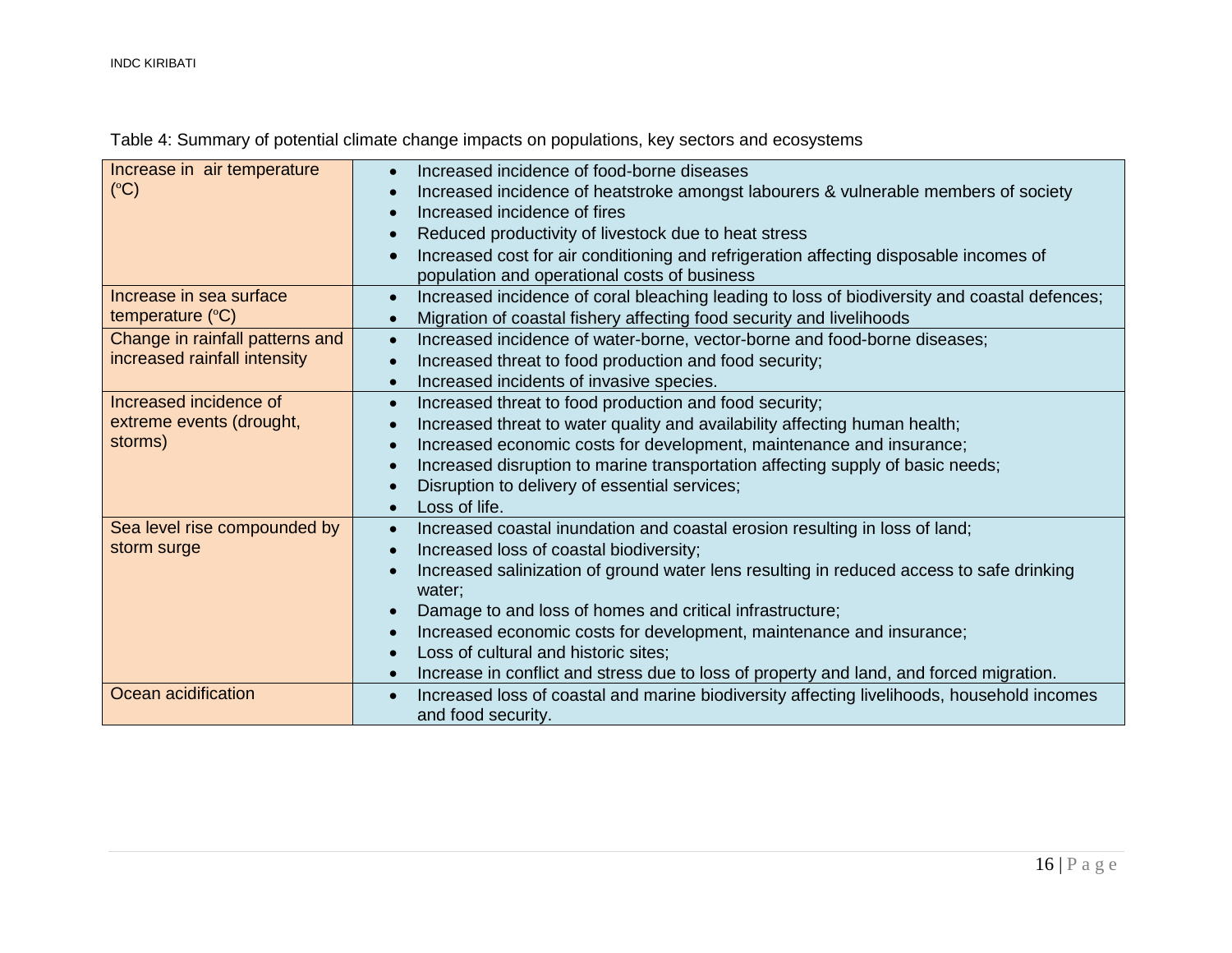#### <span id="page-16-0"></span>*National Adaptation Efforts including International and Regional Support for Adaptation*

The Kiribati government first became aware of climate change and sea level rise in the early 1990's, and requested scientific advice on whether there was any real cause for concern about sea level rise. The earliest studies could not provide information in that regard, but they were useful in making the Kiribati government more aware and knowledgeable about its geophysical environment and ecosystems, and sea level changes over the geological time span.

Subsequently but still during the early 1990s, more detailed studies were undertaken. A study area on a small island in Tarawa suggested certain areas to be liable to flooding from storm surges. This has been vindicated during storm surges in the 2000s. A study of Kiritimati island, which is the largest atoll in Kiribati and indeed in the world, indicated that the land had been rising. These studies, however, did not provide or take into account any sea level rise scenarios.

The US Country Study Programme, starting in 1995, was the first climate change project, and focussed on developing a country profile for Kiribati. Subsequently, the Kiribati *Initial National Communication* submitted to the UNFCCC in 2000 was one of the outputs of the Pacific Islands Climate Change Assistance Programme<sup>3</sup> to which Kiribati participated. Since the completion of the *Initial National Communication*, several studies and assessments have been undertaken by various international institutions on various vulnerable sectors relevant to climate change in Kiribati. These studies are important undertakings to highlight key vulnerabilities in Kiribati which require adaptive actions.

After PICCAP, funding for various enabling activities to be undertaken by LDCs was established in a decision of the UNFCCC, including the development of National Adaptation Plans of Action. Kiribati participated in the development of the NAPA and working with UNDP completed its NAPA document and submitted it to the UNFCCC in 2007. Concurrently with the preparation of the NAPA, Kiribati welcomed a World Bank initiative to start the Kiribati Adaptation Project (KAP) with co-finance from Government of Japan. The initial phase of KAP under the World Bank focussed on the preparation of Adaptation Project Implementation Plan for the second phase, and studies that were considered necessary to guide and inform a mulit-year program on adaptation.

The second phase of KAP, that is KAP II, was completed in 2011 with many technical assessments produced on the coastal vulnerability relative to sea level scenarios, droughts information, water planning, design of coastal protection leading to the construction of some coastal protection structures, rainwater harvesting and construction of a community infiltration gallery in North Tarawa, and other improvement works on South Tarawa water supply.

The Kiribati Adaptation Program-Phase III (KAP III) builds on KAP II best practices in designing and implementing adaptation measures in water and civil works. The Project is being implementing physical investments and capacity building; emphasize community consultation/participation; and leverage other donor activities in pursuing climate resilient investments. It is expected that the project will move quickly to the implementation of investments on the basis of the extensive technical and analytical work already carried out during the preparation and implementation phase of KAP II. KAP III activities represent both climate change adaptation and natural hazard disaster reduction measures. In particular,

 $\overline{a}$ <sup>3</sup> The PICCAP was executed through the South Pacific Regional Environment Programme (SPREP) with funding provided by the Global Environment Facility (GEF).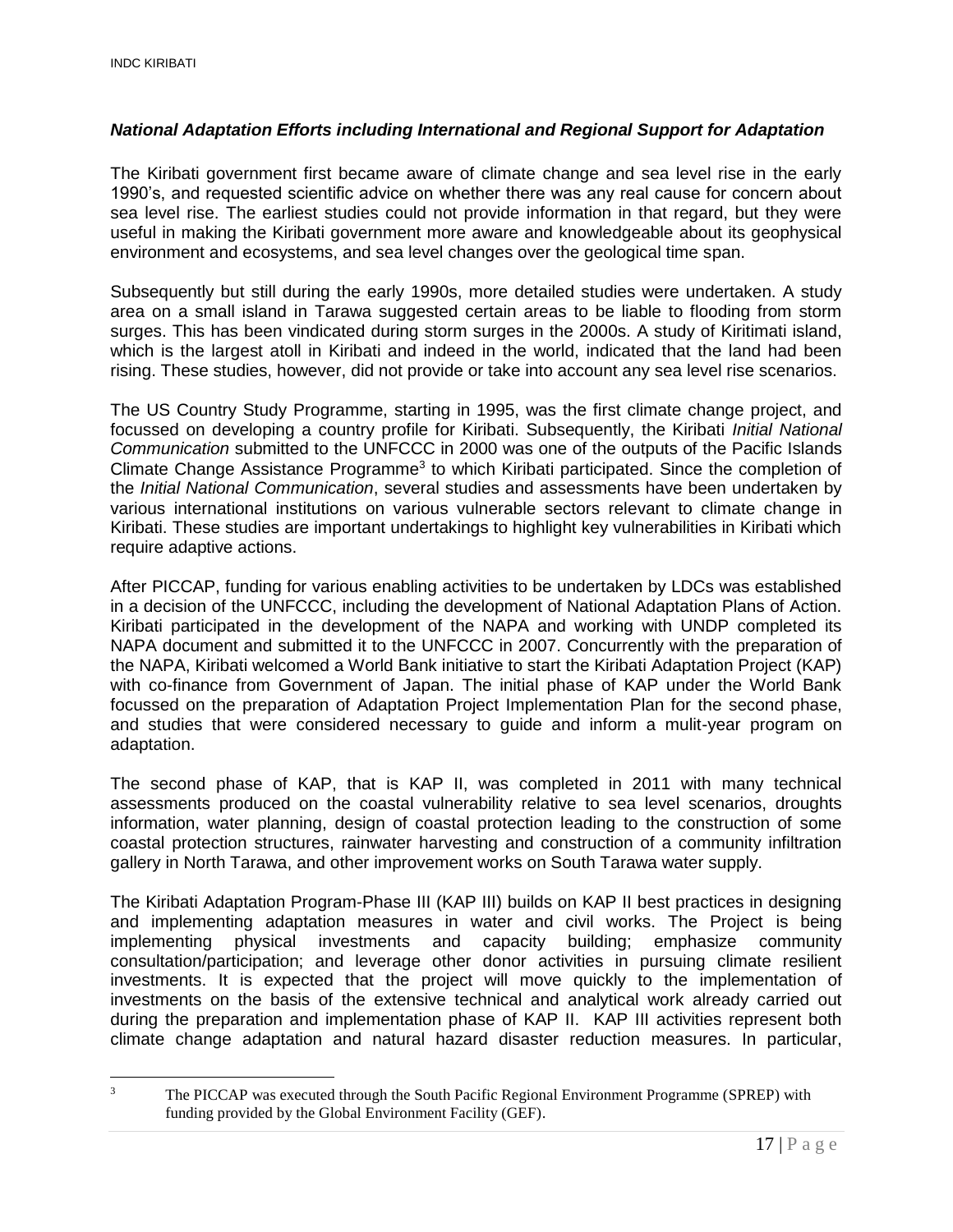expansion of the ground water reserves is crucial to managing severe droughts which impose severe public health risks on Tarawa and require national emergency response. The proposed shoreline protection investments mitigate the effects of erosion of assets in the coastal zone, e.g. roads, and retain the width of water reserves to sustain freshwater lenses. KAP III main activities include: (i) improvements to water resource use and management with primary sub components of groundwater abstraction system; water reticulation including leakage detection; up-gradation of water supply at Tungaru Hospital; community awareness about water conservation; feasibility of developing treated water resources in South Tarawa; water legislations, etc. (ii) enhancement in costal resilience with primary emphasis on continuation of shoreline protection works in South Tarawa; and advisory support and asset management of coastal infrastructure; (iii) institutional strengthening; and (iv) project management.

Funds for these adaptation projects have been from a variety of bilateral and multi-lateral grants. The principal delivery mechanism for climate change adaptation programs in Kiribati has been through intermediary organisations such as the World Bank, UNDP, UNEP, various bilateral organisations, and regional agencies such as SPC and SPREP. Currently, Kiribati is working with the World Bank, UNDP and SPREP to prepare adaptation projects for funding under the Green Climate Funds and the Global Environment Facility (GEF).

#### <span id="page-17-0"></span>**Adaptation Policy and Programs - Nationally determined adaptation needs, options, adaptive capacity enhancement**

A whole-of-nation approach is being pursued by government to address the impacts of climate change and sea level rise and related environmental issues in Kiribati. Climate change and disaster risks are being addressed in policies and strategies relating to population, water and sanitation, health and environment. Similarly disaster risk management is progressively being incorporated into policies and strategies relating to fisheries, agriculture, labour, youth and education. The new *Kiribati Integrated Environment Policy* encourages all government programs to collect, manage and use environmental data to safeguard the environment and strengthen resilience to climate change and disasters.

The *Kiribati Development Plan* (KDP) 2012–2015 is the overarching national development plan detailing national priorities. The KDP is linked to the Millennium Development Goals, the Pacific Plan and the Mauritius Strategy for Small Island Developing States (BPoA+10). The KDP has six broad key policy areas (KPAs). Climate change is incorporated into KPA 4 on environment, providing the link to the KJIP. The key objective of KPA 4 is to facilitate sustainable development by mitigating the effects of climate change through approaches that protect biodiversity and support the reduction of environmental degradation by the year 2015.

The *National Adaptation Program of Action* (NAPA) (2007) sets out a 3 year plan for urgent and immediate actions in the Republic of Kiribati to begin work in adapting to climate change. The goal of the NAPA was to contribute to and periodically complement a long term framework of adaptation through identifying immediate and urgent adaptation needs that are consistent with national development strategies and climate change adaptation policies and strategies. The objective is to communicate in a simplified way the identified immediate and urgent adaptation needs of Kiribati, which is also relevant to the national communication obligation required by the UNFCCC. These adaptation needs are identified through a participatory, consultative and multidisciplinary planning process. The NAPA outlines 9 priority projects valued at US\$11.983 million to address short-term (3 years) needs in critical sectors (water, coastal zone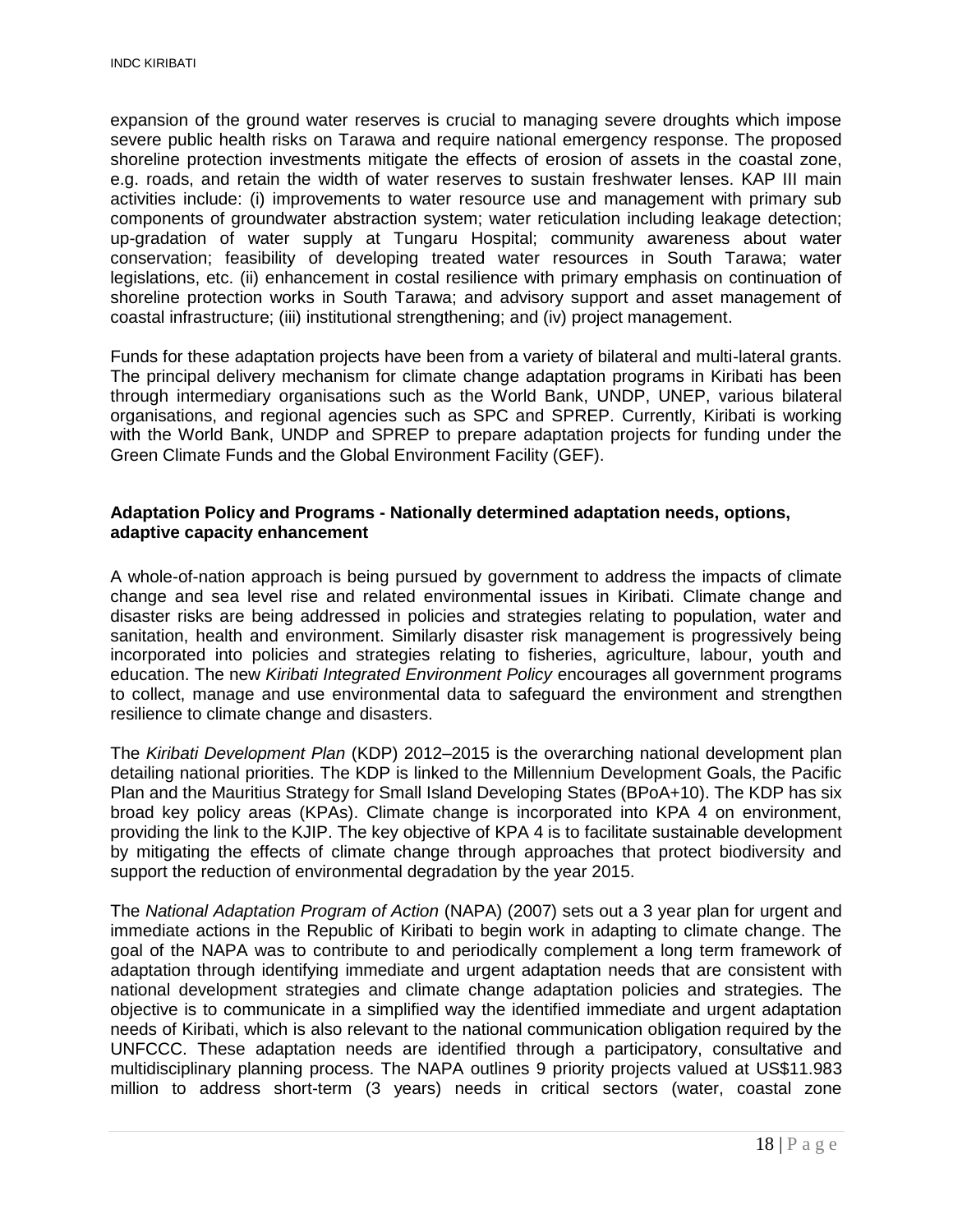management, agriculture, coastal infrastructure) and to strengthen national adaptive capacity and information systems.

The *National Framework for Climate Change and Climate Change Adaptation* (April 2013) establishes a framework for an effective national response to address the impacts of climate change that requires that climate change and climate change adaptation assume a prominent role within the national development planning process. This process is comprised of five main parts that include long range policy and strategy statements, namely: Kiribati Development Plan (KDP), annual GoK Budget, multi-year budget framework and Ministry Operational Plans (MOPs) and Public Enterprise Business Plans (PEBPs). This document extends the 2005 *Climate Change Adaptation Strategy* which was developed as part of the World Bank funded Kiribati Adaptation Project. Under this strategy the following five headings outline Kiribati action to strengthen its capability to meet the challenge of climate change. These are:

- Mitigation aim to improve energy efficiency and enhance the use of renewable energy both on the main islands and in the outer islands;
- Integration of climate change and climate change adaptation into national planning and institutional capacity – aim to integrate climate change adaptation considerations into Kiribati Development Plan (KDP), annual GoK Budget, multi-year budget framework and Ministry Operational Plans (MOPs) and Public Enterprise Business Plans (PEBPs);
- External financial and technical assistance have international climate change funds channeled directly into the mainstream activities of line Ministries involved with climate change adaptation as direct budget support as a national priority;
- Population and resettlement aim to reduce the vulnerability of Kiribati to increasing physical risks caused by climate change by establishing host country agreements to government-sponsored and self-sponsored emigration to resettle I-Kiribati overseas and assist the inevitable migration of the population, due to climate change as and when this eventually arrives;
- Governance and services aim to improve policy coordination and planning on climate change adaptation, strengthen capacity of government to implement climate change adaptation measures, and build improves technical services capacity to address risks from climate change;
- Survivability and self-reliance ensure that risks associated with climate change and the intellectual and practical processes for the planning for the consequence of climate change are undertaken at the earliest opportunity.

The *Kiribati Joint Implementation Plan on Climate Change and Disaster Risk Management* (KJIP) (2014) has been developed to reduce the vulnerabilities to the impacts of climate change and disaster risks and to coordinate priorities so that investments will derive maximum value. The KJIP is part of the commitments Kiribati made under the Pacific Islands Framework for Action on Climate Change (PIFACC), the Regional Framework for Action on Disaster Risk Management endorsed by the Pacific Leaders in 2005 and the Pacific Islands Meteorological Strategy (PIMS) approved in 2012. The KJIP is consistent with these three inter-related regional frameworks, specifically in terms of the national priorities for actions. As party to the United Nations Framework Convention on Climate Change (UNFCCC), the Government sees the KJIP as its National Action Plan on climate change. Similarly, the KJIP is contributing to the implementation of the Hyogo Framework for Action (2005–2015) under the United Nations International Strategy on Disaster Risk Management (UNISDR) and the Climate Services priorities of the World Meteorological Organisation (WMO). The vision of the 9-year KJIP (2014 – 2023) is: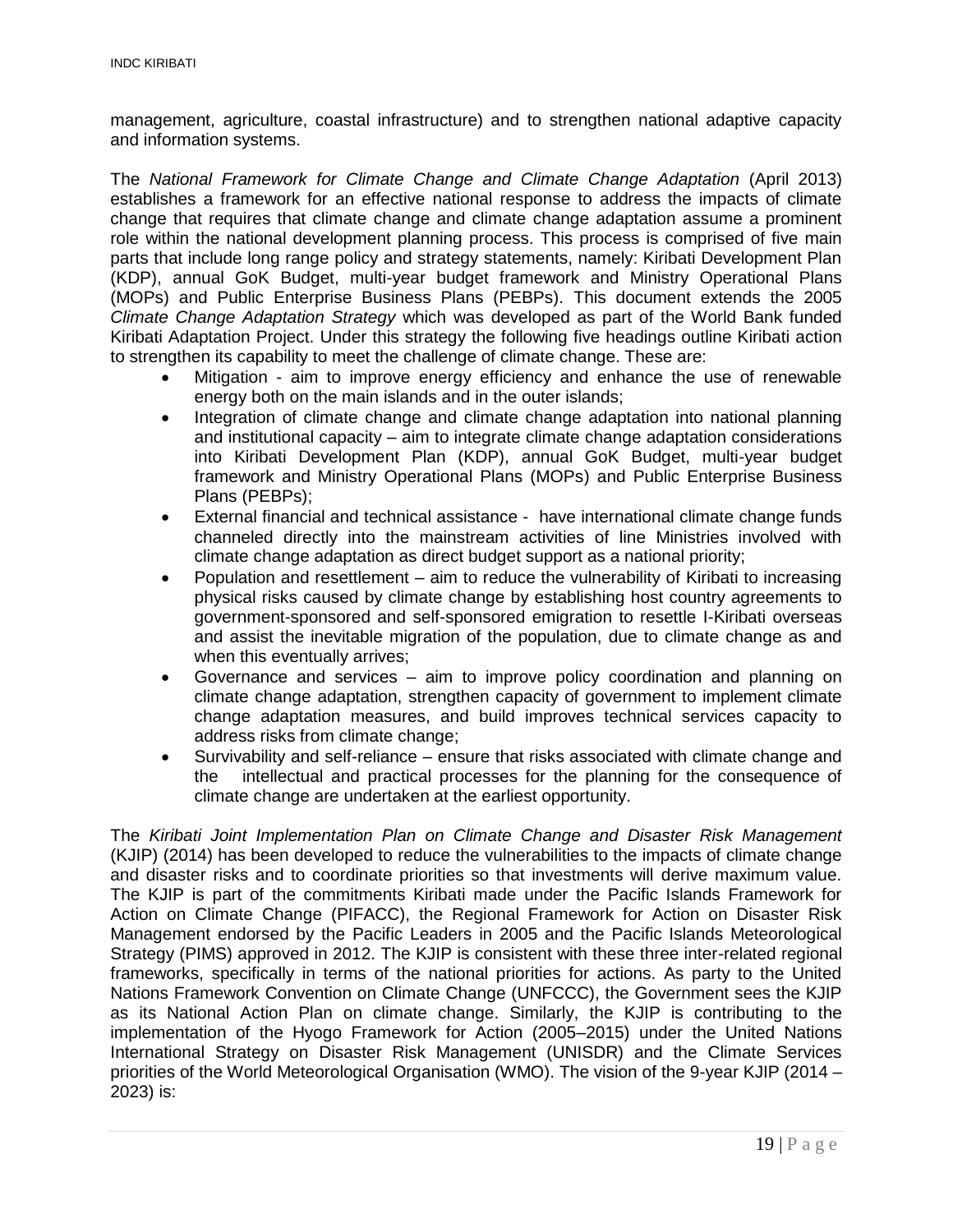*I-Kiribati unique culture, heritage and identity are upheld and safeguarded through enhanced resilience and sustainable development*.

The goal of the KJIP is to increase resilience through sustainable climate change adaptation and disaster risk reduction using a whole of country approach. To reduce vulnerabilities and respond to observed and likely impacts of climate change and disaster risks, the KJIP identifies 12 major strategies, as follows:

- Strengthening good governance, policies, strategies and legislation;
- Improving knowledge and information generation, management and sharing;
- Strengthening and greening the private sector, including small-scale business;
- Increasing water and food security with integrated and sector-specific approaches and promoting healthy and resilient ecosystems;
- Strengthening health-service delivery to address climate change impacts;
- Promoting sound and reliable infrastructure development and land management;
- Delivering appropriate education, training and awareness programmes;
- Increasing effectiveness and efficiency of early warnings and disaster and emergency management;
- Promoting the use of sustainable renewable sources of energy and energy efficiency;
- Strengthening capacity to access finance, monitor expenditures and maintain strong partnerships;
- Maintaining the sovereignty and unique identity of Kiribati;
- Enhancing the participation and resilience of vulnerable groups

Each strategy has one or more key actions, sub-actions, outcomes and performance indicators (outcome- and output-based) to address climate change and disaster risks in response to the identified vulnerabilities and impacts. Detailed strategic plan with key actions, sub-actions, results and performance indicators, lead and support agencies and partners associated with each strategy, are provided as an Annex to the KJIP. All strategies and actions in the KJIP are inclusive of vulnerable groups, considering gender, youth and children, the elderly and people with disabilities.

#### <span id="page-19-0"></span>**Adaptation Capacity, Including Engagement of Private Sector and Civil Society in Adaptation and Climate Resilience Building**

The implementation of priority adaptation measures face serious institutional challenges such as a high staff turnover rates in senior executive positions, limited sector specific training, and a lack of clarity on internal roles and responsibilities. Furthermore, there are constraints on adaptation knowledge sharing, coordination and collaboration among ministries as well as with nongovernmental organisations (NGOs), the private sector, faith-based organisations and development partners.

There continues to exist knowledge, skill level and capacity gaps with regards to climate change adaptation and disaster risks throughout Kiribati society, particularly in the outer islands and among marginalised populations. A key challenge is to translate the climate science and predicted impacts into messages that the I-Kiribati population can relate to. In some instances there are cultural and religious barriers to awareness and action, such as cultural practices of guarding traditional knowledge and religious beliefs. There is very limited capacity at the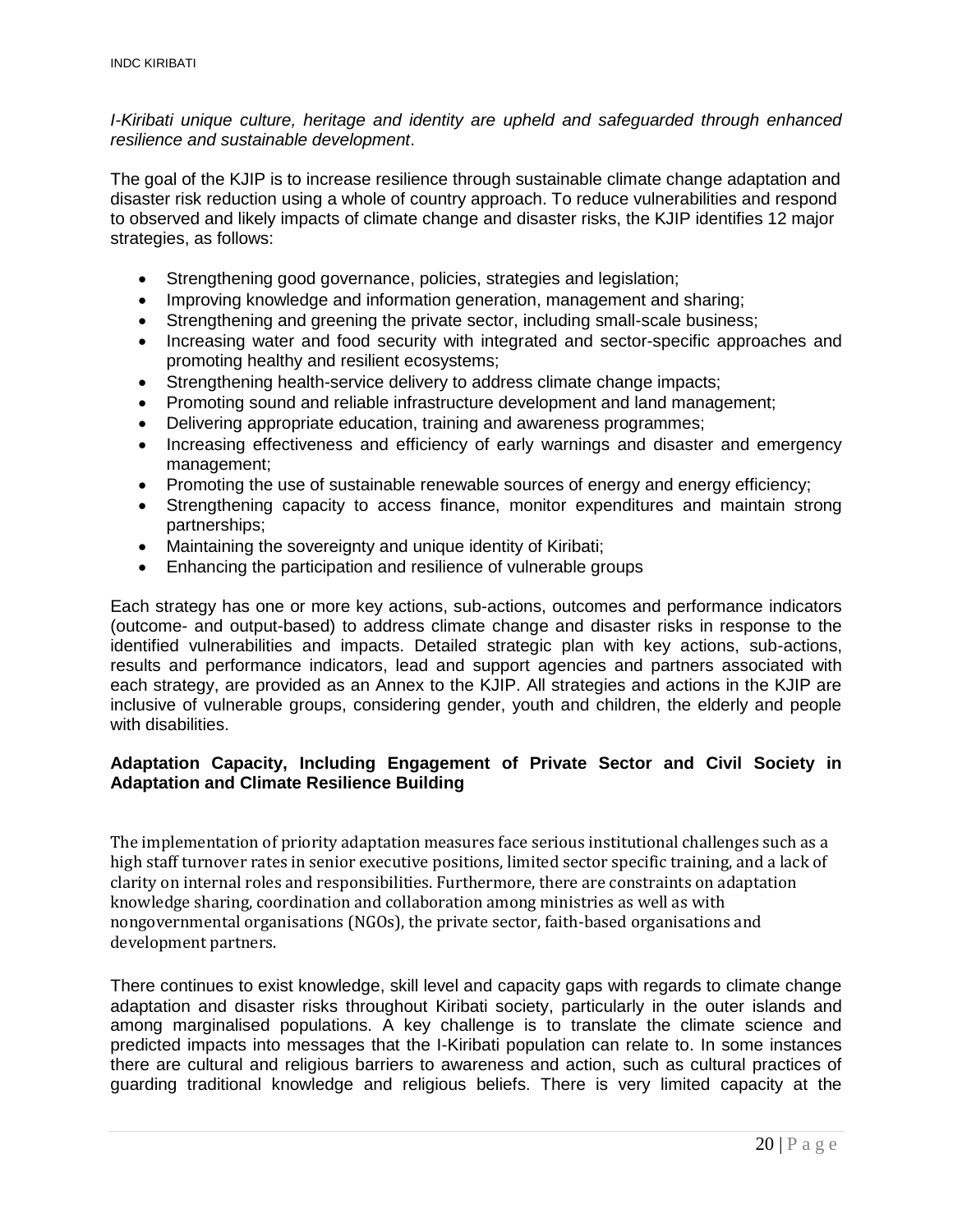community level to undertake local level vulnerability mapping, adaptation planning and the implementation of priority adaptation interventions.

In 2007, Kiribati participated in a GEF-funded National Capacity Self Assessment (NCSA) to evaluate capacities for the implementation of the Rio Conventions, including the UNFCCC. A report on the thematic area of climate change was produced. The Report documents that the first climate change project undertaken by Kiribati government that focussed on capacity building was the US funded Climate Change In Country Studies. Key outputs of the project included:

- Institutional strengthening for climate change planning within the Environment and Conservation Division;
- The setting up of a Climate Change Study Team;
- Capacity building in understanding important resources such as the fresh ground water lens;
- Analysis of local climate data for comparison with global situation as given in IPCC Assessment Reports; and
- Incentives for officials to make efforts to understand certain IPCC Technical Reports.

Members of the Climate Change Study Team included representatives of key sectors such as meteorological services, water, land management, mineral resources, fisheries, public health, agriculture, energy, economic planning, and education. The private sector was represented by the USP Kiribati Centre. It was chaired by the most senior official of the Environment and Conservation Division, with a project coordinator being a member.

Capacity building continued under the Pacific Islands Climate Change Assistance Programme (PICCAP). Under this programme, the Climate Change Study Team (CCST) had a more focused agenda of preparing an Initial National Communication. Training modules on Vulnerability and Adaptation assessment became available from regional universities (Waikato University and the USP) which were attended by Kiribati nationals. A greenhouse gas inventory for 1994 was attempted and was included in Kiribati Initial National Communication.

After the completion of the PICCAP the Climate Change Study Team was temporarily inactive. However, the team was revived under the NAPA and KAP I projects. The NAPA and KAP I activities envisaged two committees for their management: the first is to provide policy direction for the projects, and the second to act as a technical committee. An Adaptation Steering Committee was formalized to give policy directions for the two projects, whilst the CCST deal with the technical works of the projects.

Due to a NAPA initiative, international advisors for the KAP were able to provide current climate tools for generating climate change scenarios. These scenarios were adopted in the Climate Change Adaptation Policy and Strategy that Cabinet approved. Prioritization criteria for NAPA proposed activities were also developed with the guidance of the advisors. In this way activities of the two projects were able to be harmonized.

Other capacity building initiatives have been undertaken over the years with support from a variety of development partners. The Climate Change Unit (CCU) of the ECD have benefited from regional trainings on various tools for assessing and planning for climate change impacts. In connection with the ADB consultancy on mainstreaming environmental concerns, a two day workshop was conducted for CCST members on climate change scenario generation based on past trends and incorporating global scenarios. Many members of the CCST and ECD staff attended a more recent training on the science of climate change and available tools and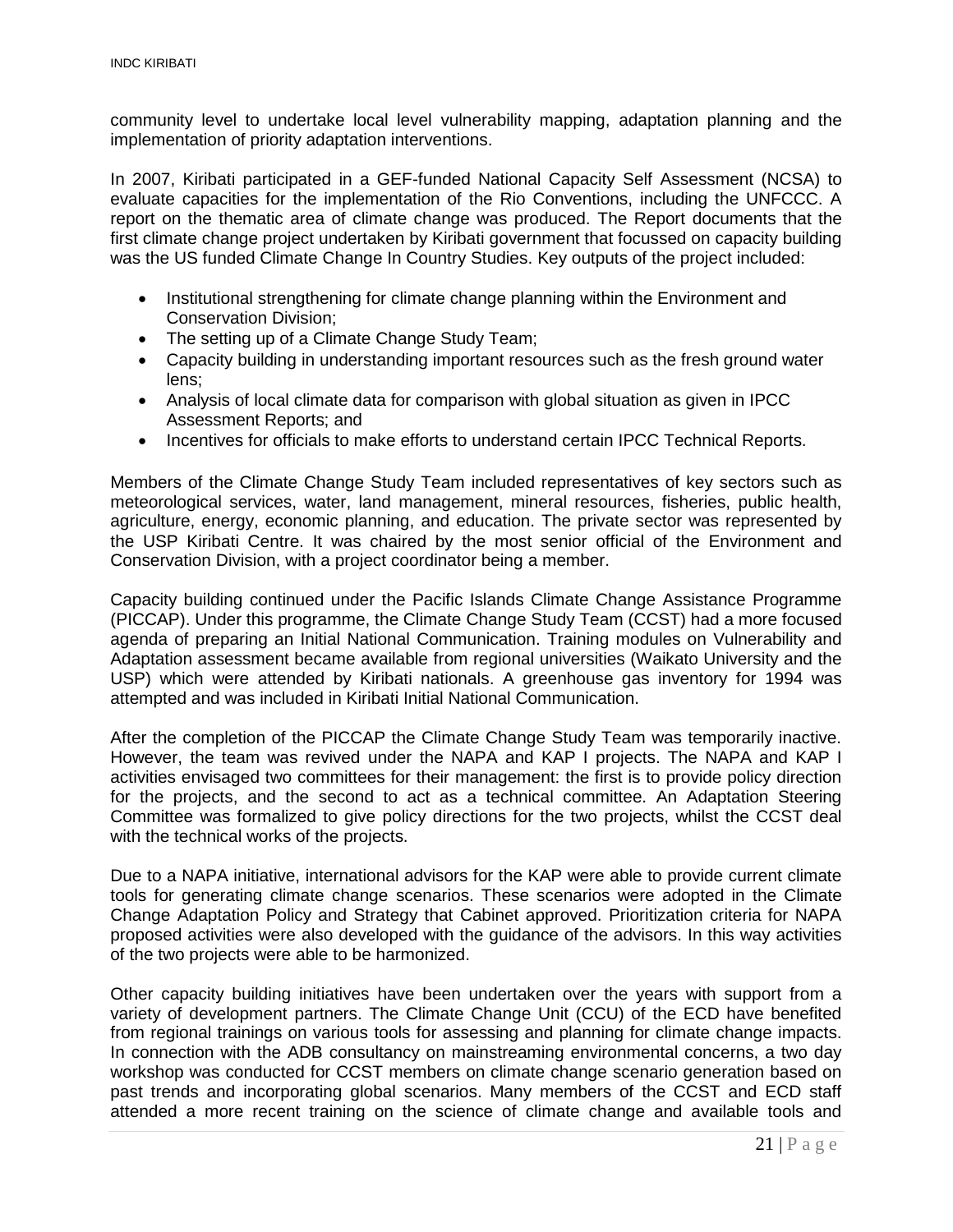information on climate prediction and mainstreaming. Additionally, efforts have been made to strengthen the meteorological services. Through an Australian regional project, the Meteorological Division has been strengthened in its capacity to develop and issue climate predictions. More meteorological stations were upgraded through KAP II and these will be supplemented by KAP III.

Since the submission of the Initial National Communication in 1999, there had been observed growing interests by academic and international organisations on Kiribati future vulnerabilities to the adverse impacts of climate change. This was evidenced by the number of Vulnerability and risk assessment conducted on specific sectors in Kiribati. These studies form part of a critical body of information that inform not only the Government of Kiribati in terms of their adaptation approaches but also the regional and international communities.

The strengthening of regulatory measures for the management and conservation of the environment is recognized as a key form of adaptation. With this in mind, the Kiribati government has strengthened the Environment Act of 1999 in a superseding Act. In addition, there are a number of other pieces of legislation which have implications for environmental management. The KJIP has indicated that it will be necessary to have a more detailed review of these legislations with a view to harmonize their effects for more effective environmental management and to build climate resilience.

The NCSA report indicated that although broad-based stakeholder consultation has been undertaken under the various adaptation programs and initiatives, public awareness and some mechanisms to communicate on timely basis climate and climate change information to the general public is still required. Attempts have been made but not on a continual basis and without well designed approach and clarity on target audiences, and contents. The NCSA report indicates that the approach of the Government to addressing capacity caps is to address the root causes of those gaps. The Report identified the following gaps in capacity to manage risks from climate change: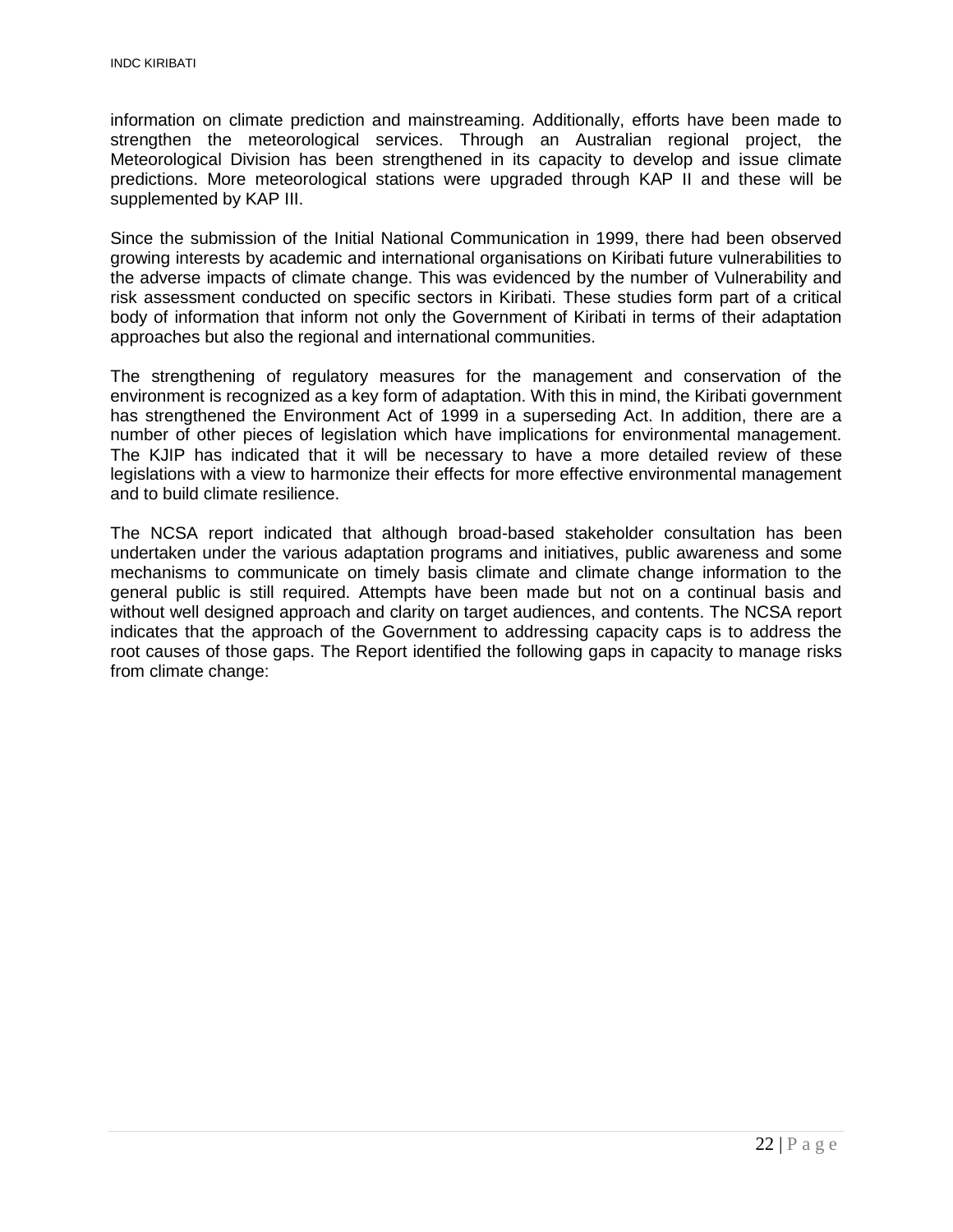INDC KIRIBATI

Table 5: Root causes of issues and concerns relating to the management of climate change risks in Kiribati

| <b>Themes</b>           | <b>Root causes</b>                                                                               |
|-------------------------|--------------------------------------------------------------------------------------------------|
| <b>Understanding</b>    | Insufficient awareness and media programs on climate change<br>$\checkmark$                      |
| the science of          | Insufficient dissemination of CC information to the public<br>$\checkmark$                       |
| climate                 | Non-inclusion of climate change in national curriculum                                           |
| change                  | Technical problems at Meteorological Office                                                      |
|                         | Lack of meteorology information                                                                  |
|                         | Lack of skills to carry out V&A assessments                                                      |
|                         | Poor performance and/or incompetence of staff working on climate change planning and management. |
| <b>Vulnerability to</b> | Insufficient funding;<br>$\checkmark$                                                            |
| climate                 | Insufficient human resource;                                                                     |
| change                  | Lack of legislation;                                                                             |
|                         | Uncontrolled beach mining;                                                                       |
|                         | Destruction of mangroves;                                                                        |
|                         | Negligence to replant Mangroves;                                                                 |
|                         | Illegal construction of poor design of seawalls and causeways;                                   |
|                         | Lack of skills to carry out V&A                                                                  |
|                         | Poor Performance or incompetence of staff;<br>$\checkmark$                                       |
|                         | Lack of understanding on designs/technologies;<br>$\checkmark$                                   |
|                         | Limited vision to foresee climate change related impacts;<br>$\checkmark$                        |
|                         | Insufficient data.<br>$\checkmark$                                                               |
| Adaptation              | Insufficient data collection on vegetation;<br>$\checkmark$                                      |
|                         | Insufficient data collection on land use and changes;                                            |
|                         | Uncontrolled land use;                                                                           |
|                         | Insufficient awareness and media programs on climate change adaptation;<br>$\checkmark$          |
|                         | Insufficient funding;<br>$\checkmark$                                                            |
|                         | Insufficient human resource;<br>$\checkmark$                                                     |
|                         | Lack of legislation;<br>$\checkmark$                                                             |
|                         | Uncontrolled beach mining;                                                                       |
|                         | Insufficient data                                                                                |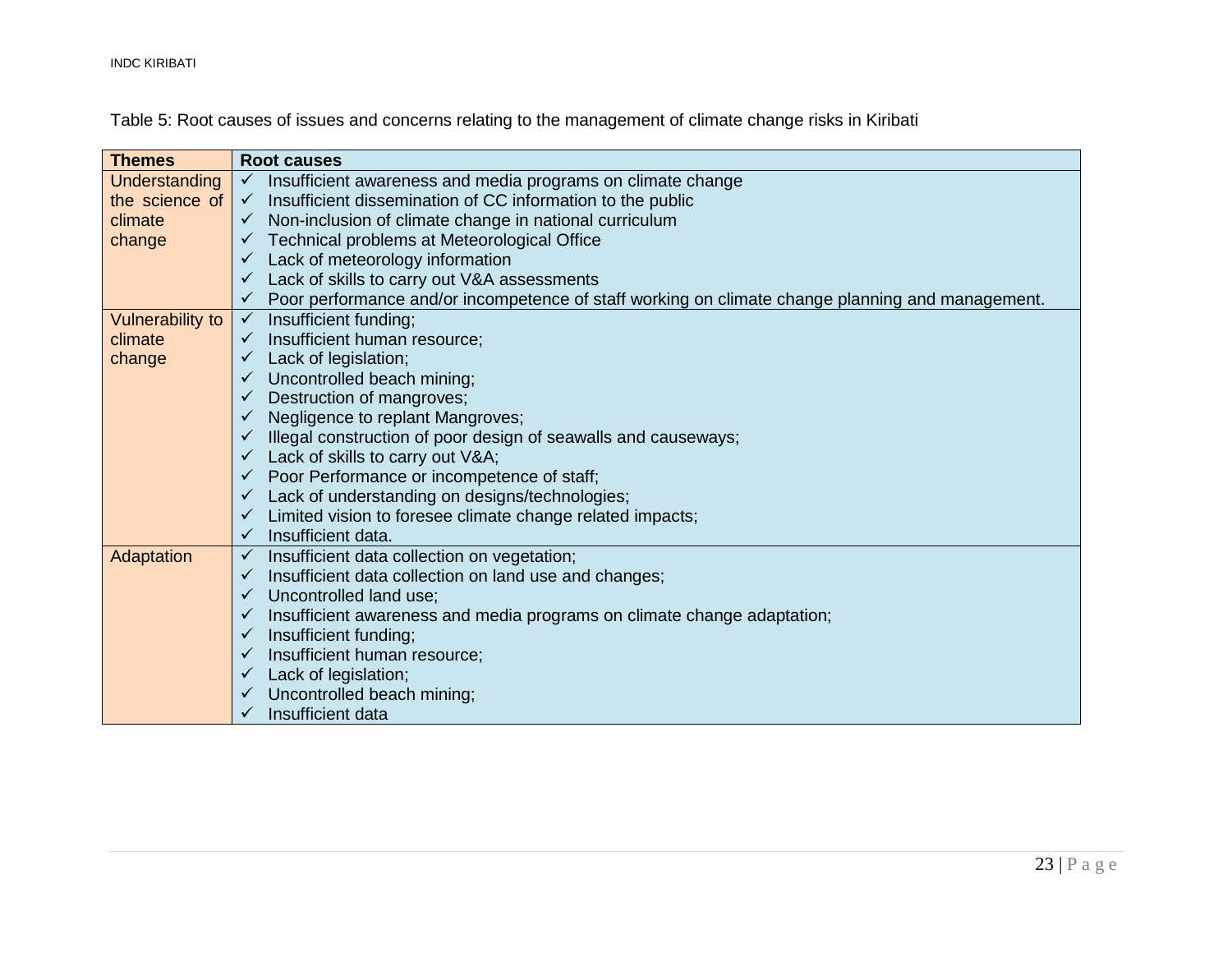This final report of the Kiribati National Capacity Self Assessment (NCSA) Project presents a concise summary of key capacity issues affecting national ability to adequately manage risks from climate change, including: inadequate information management, limited financial resources, limited capacity to communicate, educate and raise awareness on key issues and influence behavioral change, limited coordination and integration amongst agencies and stakeholders to address environmental and climate change issues, weak enforcement of environmental laws and regulations, limited capacity to access development opportunities, limited mainstreaming of environmental and climate change issues into national strategies, plans and programmes, limited use of traditional knowledge and practices in environmental management and limited capacity to cope with reporting requirements of the conventions. The report ends with a presentation of the main capacity development actions needed to address the cross-cutting environmental and capacity issues.

The *Pacific Adaptation Strategies Assistance Programme – Kiribati National Stocktaking and Stakeholder Consultations Report* (October 2011) indicates that although previous adaptation project undertaken in Kiribati have built some level of capacity to manage climate change and sea level rise issues, these efforts are often hampered by the following:

- a) Lack of technical capacity and capabilities;
- b) Lack of reliable data and information relevant for informing adaptation decisionmaking;
- c) Lack of or low level of climate change and sea-level rise awareness at the community or village level;
- d) Lack of leadership across the various sectors;
- e) Lack of predictable resources to supplement the needs; compounded by,
- f) Growing complexity of emerging political climate change issues.

The *Kiribati Joint Implementation Plan on Climate Change and Disaster Risk Management* (KJIP) (2014) reports that the following capacity constraints are still to be addressed:

- a) Only a few sectors have transferred strategic actions to address climate and disaster risks into their annual Sector Operational Plans and Ministerial Plans of Operations and budgeting.
- b) Policies and strategies relating to human resource development, minerals and foreshore development, private sector development, investment, transport, communications, tourism and minerals do not explicitly consider climate change and disaster risks.
- c) Most laws need to be reviewed as, with the exception of the Disaster Management Act 1995, they do not regulate responses to climate change and disaster risks and impacts.

#### **MEANS OF IMPLEMENTATION**

<span id="page-23-0"></span>The effective implementation of the mitigation and adaptation measures will depend on timely accessibility, availability and provision of financial resources, technology and capacity building support. The provision of resources would build on, and where necessary, implement the various mitigation actions including grid-connected photovoltaic system under Japan PEC fund, the World Bank and UAE funds and continue with the implementation of the strategies and actions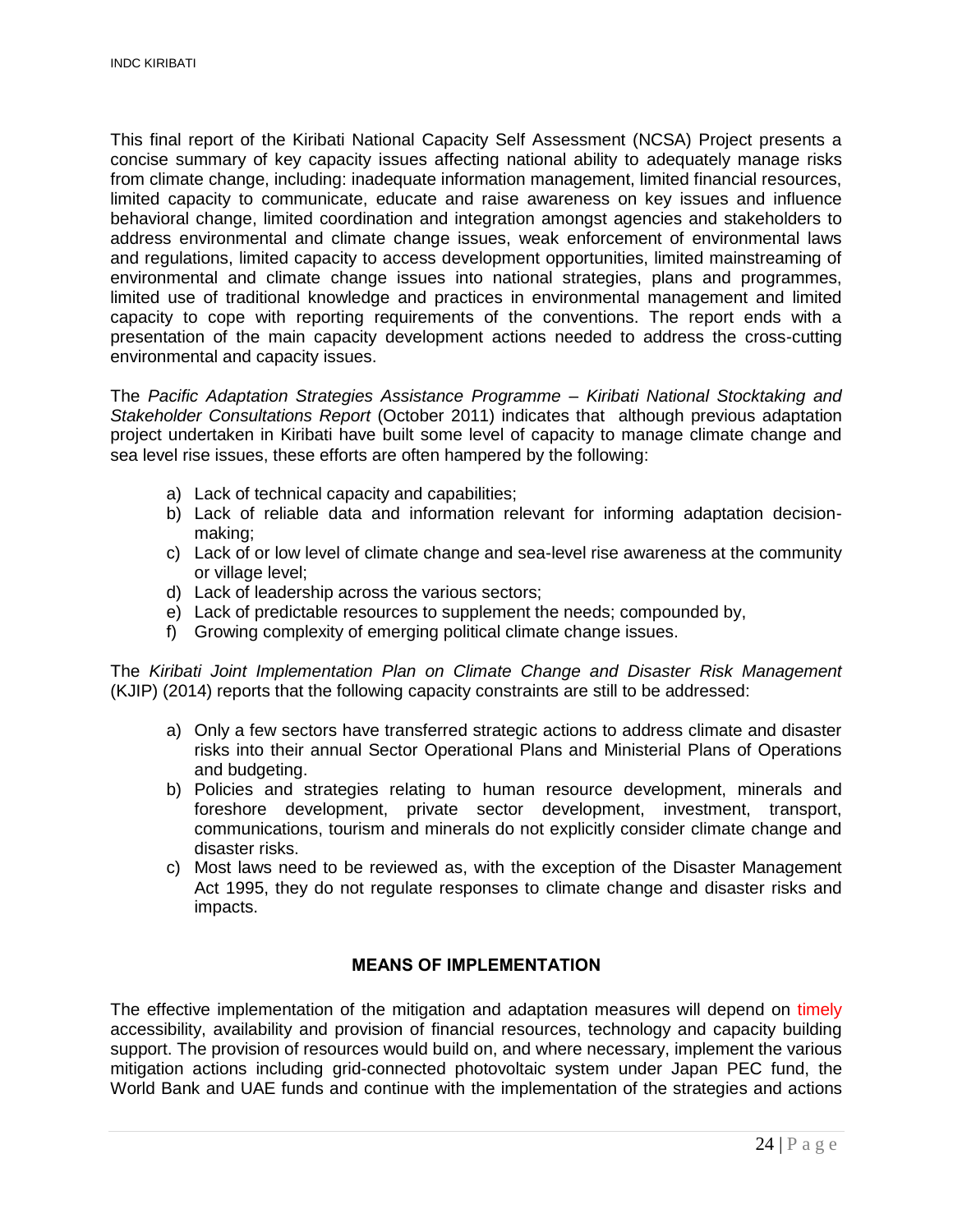espoused in the Kiribati Joint Implementation Plan for Climate Change and Disaster Risk Management (KJIP).

The Government of Kiribati intends to explore options for innovative and coordinated financing to implement the KJIP and community-based adaptation plans from varied sources such as multilateral and bilateral donors and regional and national funding mechanisms. Innovative financing approaches and operations will be explored, including options such as microfinance, carbon levies, subsidies, soft loans, emergency funds, sovereign insurance, contingent credit, catastrophe bonds, and intergovernmental risk insurance. Based on lessons learned and best practices from other SIDS such as Palau and the British Virgin Islands, the Government will investigate the viability of, amongst other measures: (i) setting aside the valued added tax (VAT) charged for fuel; (ii) charging carbon levies to offset greenhouse gas emissions for international air transport to the country; and (iii) charging fees for climate change research undertaken in the country. Such fees and charges will be used to establish and finance a climate change trust fund for priority climate change measures.

Additionally, the Government of Kiribati intends to build national capacity to facilitate direct access to international climate change financing including the Green Climate Fund so as to ensure that financing for climate resilience is country-owned and directed towards priority national needs and community-based adaptation plans. Based upon lessons learned from other SIDS, Kiribati will seek assistance under the "Readiness" program operated by the Green Climate Fund to establish the necessary legal, institutional and fiduciary management framework and accredit the National Implementing Entity (NIE) needed to facilitate direct access, thereby reducing dependence upon intermediary agencies for the design and implementation of priority adaptation interventions.

#### <span id="page-24-0"></span>**Indicative Costs and time line for provision of adaptation support**

The *Kiribati Joint Implementation Plan on Climate Change and Disaster Risk Management* (KJIP) (2014) reports that the overall gross indicative resource costs to implement the KJIP over the period 2013–2023 are estimated to be AUD 103,107,161 (approximately US\$75 million). Of this total, it is estimated that financial cost constitutes 96% of overall costs while the in-kind contributions constitute 4%. The costs by strategy are summarised in the table below. These costs are to implement the next phase in a constantly evolving adaptation program being implemented by Kiribati.

The implementation of the KJIP is to be financed through already existing strategies ranging from national budgets and other internal sources to overseas development assistance, additional climate change funding and humanitarian aid. It is expected that a considerable portion of the necessary financing will be provided in the forms of grants from the Green Climate Funds, Global Environment Facility (GEF), Adaptation Fund, and from various bi-lateral climate change programs.

#### <span id="page-24-1"></span>*Addressing gaps in national, sector and community-level adaptation and climate resilience programs*

Most national policies and strategies such as NAPA, KJIP, and others emphasise the importance of engaging the widest possible circle of stakeholders (including NGOs, CSOs and the private sector) in order to achieve their environmental objectives. Kiribati Government is supporting NGOs and CBOs in the elaboration of national strategies and plans. However, with a focus on top-down adaptation mainstreaming, the current national implementation mechanism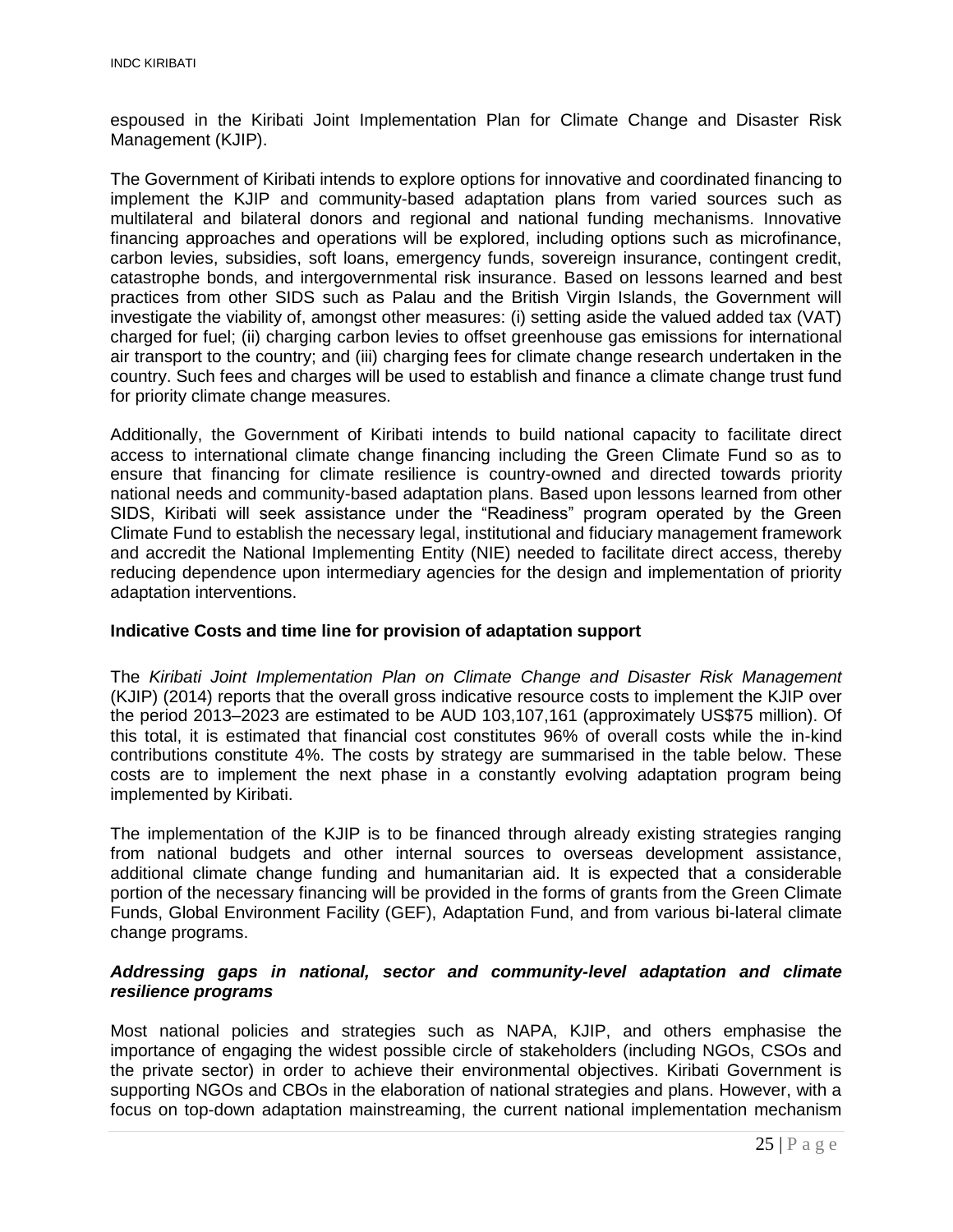has not ensured the greater synergy in the implementation, of community-based adaptation and climate resilience programs in alignment with national strategies and planning frameworks, so to effectively leverage the potential CSO and village communities' perspectives and engagement. It is the intention of the Government of Kiribati that a community-based vulnerability mapping, adaptation planning and management approach (tied to improved access to financing for community-based resilience-building projects) be employed on a whole of island basis that will build capacity in vulnerable villages for small scale localised adaptation actions which represents a critical contribution to the implementation and achievement of these national Climate Change and Disaster Risk Management policies and strategies. The Government of Kiribati will establish the institutional structures and strengthen capacities at the community level in order to support the country-wide implementation of community-based vulnerability mapping and adaptation planning, and the community-based design and implementation of priority resilience measures through improved access to financing for such measures. By fostering broader community engagement and ownership in building climate resilience at the local level, it is anticipated that long-term support will be sustained for priority adaptation interventions that address the basis needs of vulnerable villages and segments of society.

| <b>Strategy</b>                                                                                                                                  | <b>Cost</b><br>(A\$,000) | $\frac{9}{6}$  |
|--------------------------------------------------------------------------------------------------------------------------------------------------|--------------------------|----------------|
| Strategy 1: Strengthening good governance, policies & legislation                                                                                | 6,697,308                | 6              |
| Strategy 2: Improving<br>knowledge and<br>information generation,<br>management and sharing                                                      | 5,555,248                | 5              |
| Strategy 3: Strengthening and greening the private sector inclduing small<br><b>business</b>                                                     | 4,932,242                | $\overline{4}$ |
| Strategy 4: Increasing water and food security with integrated and sector-<br>specific approaches and promoting healthy and resilient ecosystems | 4,693,577                | 4              |
| Strategy 5: Strengthening health service delivery to address climate<br>change impacts                                                           | 472,747                  | 2              |
| Strategy 6: Promoting sound and reliable infrastructure development and<br>land management                                                       | 52,476,513               | 50             |
| Strategy 7: delivering appropriate education, training and awareness<br>programmes                                                               | 7,478,480                | $\overline{7}$ |
| Strategy 8: Increasing effectiveness and efficiency of early warnings and<br>disaster emergency management                                       | 4,508,477                | $\overline{4}$ |
| Strategy 9: Promoting use of sustainable renewable sources of energy<br>and energy efficiency                                                    | 15,340,322               | 11             |
| Strategy 10: Strengthening capacity to access<br>finance,<br>monitor<br>expenditures and maintain string partnerships                            | 354,340                  | 2              |
| Strategy 11: Maintain the sovereignty and unique identity of Kiribati                                                                            | 180,532                  | 1              |
| Strategy 12: Enhancing the participation and resilience of vulnerable<br>groups                                                                  | 417,375                  | $\mathcal{P}$  |
| <b>TOTAL</b>                                                                                                                                     | 103,107,161              | 100            |

Table 6: Overall Costs by Strategy

The Government of Kiribati will also initiate measures to improve donor collaboration on climate change adaptation programming, and will establish the mechanisms for improved coordination amongst government agencies in the design and implementation of priority adaptation programs and projects as defined under the KJIP and community-based adaptation plans. A priority of the Government of Kiribati is to establish the Climate Change and Disaster Risk Management Unit in